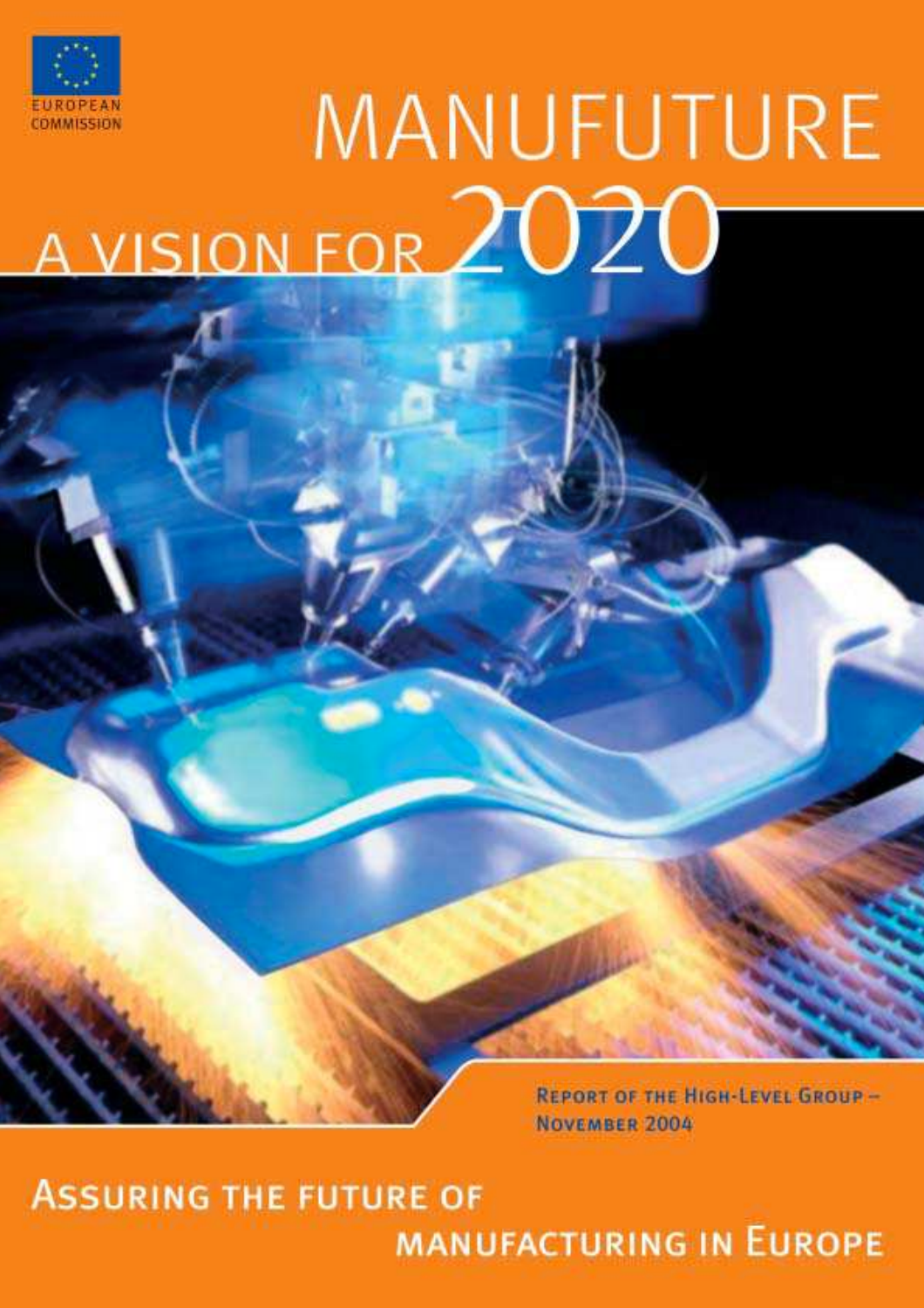#### **Interested in European research?**

**RTD** *info* is the Research DG quarterly magazine keeping you in touch with main developments (results, programmes, events, etc.). It is available in English, French and German. A free sample copy or free subscription can be obtained from:

Information and Communication Unit Directorate-General for Research European Commission B-1049 Brussels - Belgium Fax: +32 2 295 82 20 E-Mail: research@cec.eu.int Internet: http://europa.eu.int/comm/research/rtdinfo\_en.html

#### **Research Directorate-General**

Building SDME 2/85, B-1049 Brussels, Belgium Fax: +32 2 295 82 20 E-mail: research@cec.eu.int Research web portal: http://www.europa.eu.int/comm/research/

#### **For further information on Manufuture, please contact:**

Mr Christos Tokamanis – Research DG Tel: +32 2 295 95 65 E-mail: christos.tokamanis@cec.eu.int http://europa.eu.int/comm/research/industrial\_technologies/manufuture/home\_en.html

> *Europe Direct is a service to help you find answers to your questions about the European Union*

> > **Freephone number:**

# **00 800 6 7 8 9 10 11**

The Commission accepts no responsibility or liability whatsoever with regard to the information presented in this document.

This brochure has been produced thanks to the effects of the Manufuture High Level Group.

A great deal of additional information on the European Union is available on the Internet. It can be accessed through the Europa server (http://europa.eu.int).

Cataloguing data can be found at the end of this publication.

ISBN 92-894-8322-9

Reproduction is authorised provided the source is acknowledged.

*Printed in Belgium*

PRINTED ON WHITE CHLORINE-FREE PAPER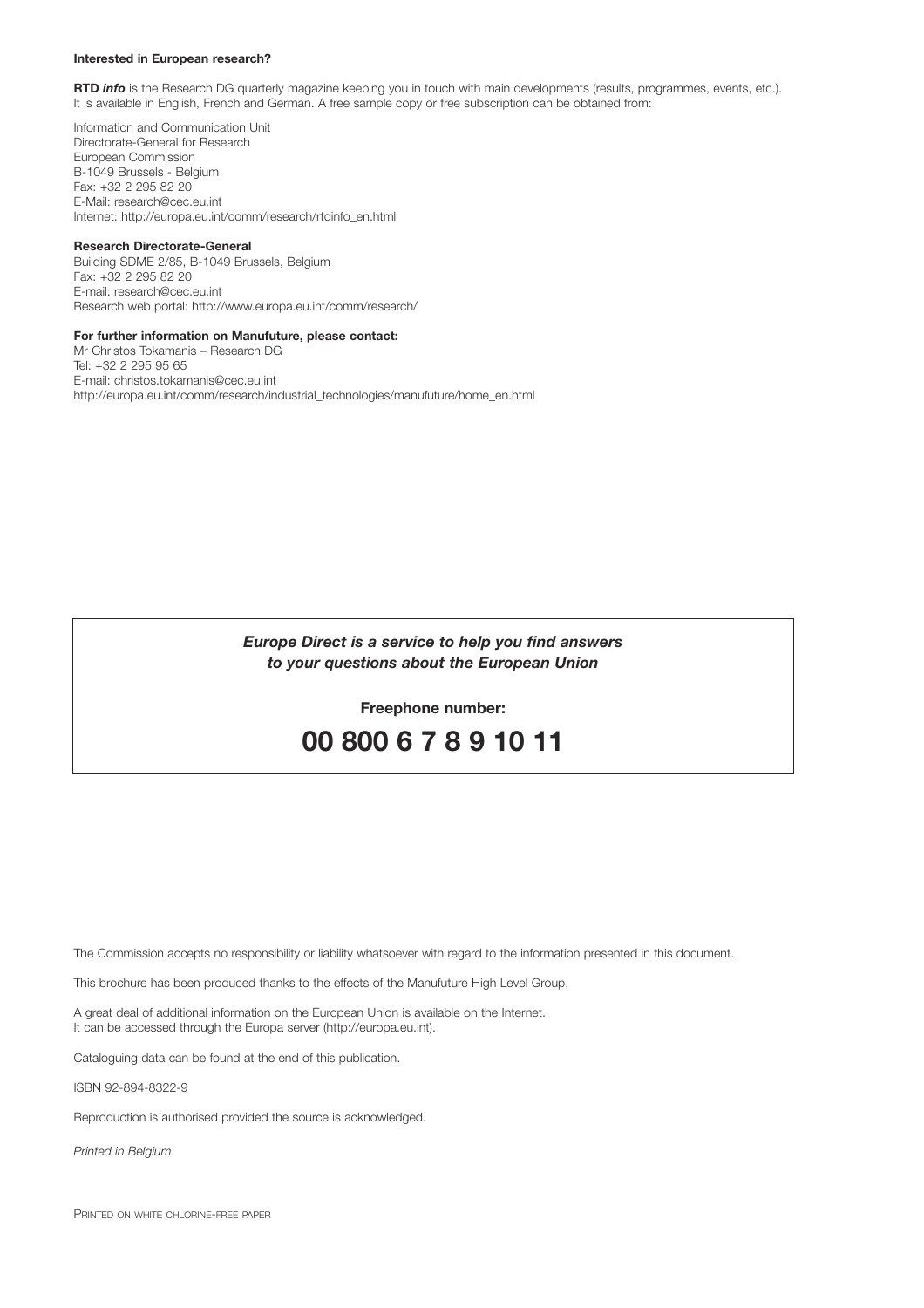# a vision for 2020 MANUFUTURE

**Report of the High-Level Group – November 2004**

Assuring the future of

manufacturing in Europe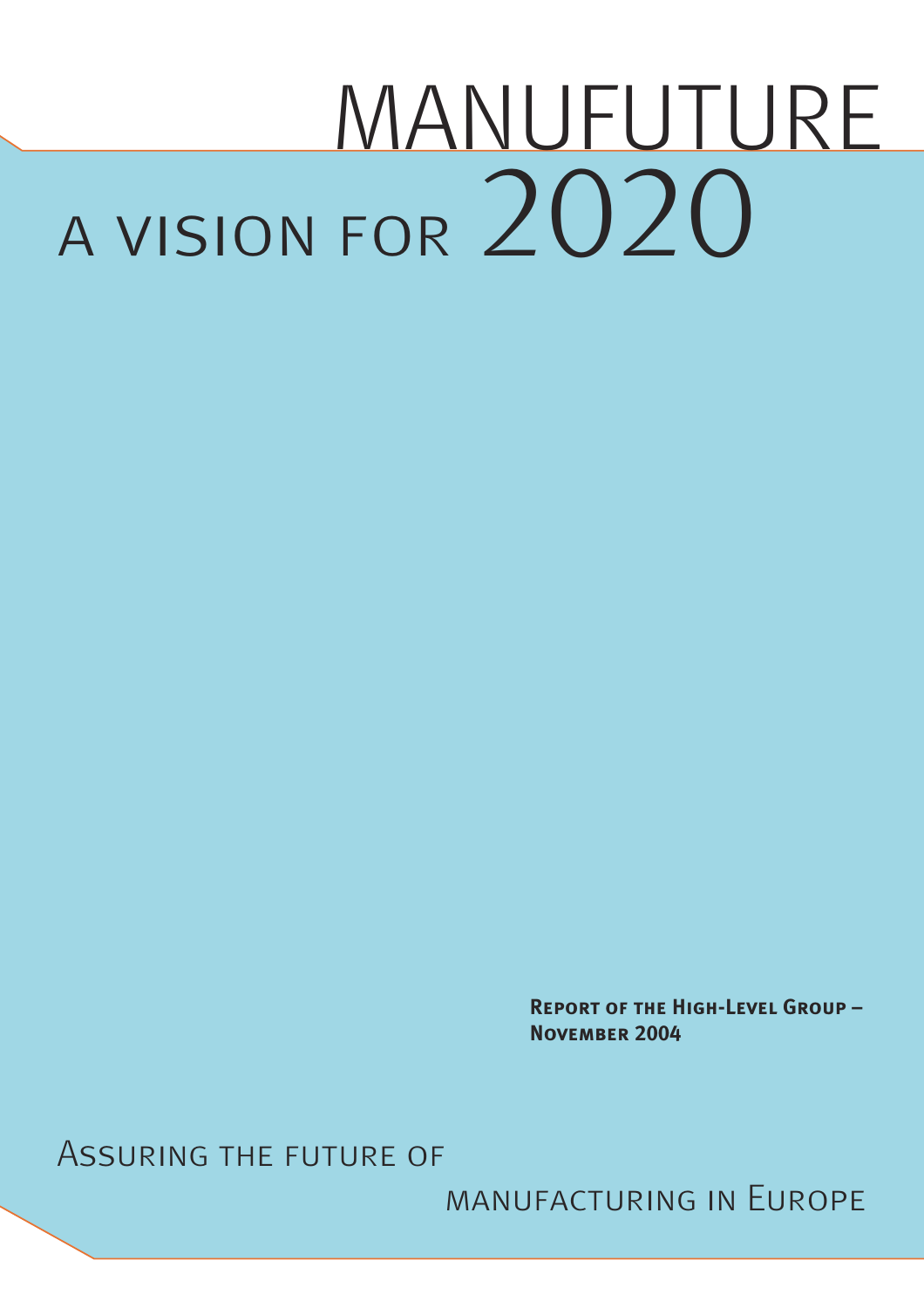## **TABLE OF CONTENTS**

| PREFACE                                                                                                                                                                                                                        |
|--------------------------------------------------------------------------------------------------------------------------------------------------------------------------------------------------------------------------------|
| EXECUTIVE SUMMARY William Communication of the Summary State of the Summary State of the Summary State of the Summary State of the Summary State of the Summary State of the Summary State of the Summary State of the Summary |
|                                                                                                                                                                                                                                |
|                                                                                                                                                                                                                                |
|                                                                                                                                                                                                                                |
|                                                                                                                                                                                                                                |
|                                                                                                                                                                                                                                |
|                                                                                                                                                                                                                                |
|                                                                                                                                                                                                                                |
|                                                                                                                                                                                                                                |
|                                                                                                                                                                                                                                |
|                                                                                                                                                                                                                                |
|                                                                                                                                                                                                                                |
|                                                                                                                                                                                                                                |
|                                                                                                                                                                                                                                |
|                                                                                                                                                                                                                                |
| 4. THE MANUFUTURE APPROACH MARKED AND THE MANUSCRIPT OF THE MANUFUTURE APPROACH                                                                                                                                                |
|                                                                                                                                                                                                                                |
|                                                                                                                                                                                                                                |
|                                                                                                                                                                                                                                |
|                                                                                                                                                                                                                                |
|                                                                                                                                                                                                                                |
|                                                                                                                                                                                                                                |
|                                                                                                                                                                                                                                |
|                                                                                                                                                                                                                                |
| 5. CREATING THE CLIMATE FOR SUCCESS <b>Manual CLIPS</b> 2014 16                                                                                                                                                                |
|                                                                                                                                                                                                                                |
| Addressing societal issues with the continuum control of the control of the control of the control of the control of the control of the control of the control of the control of the control of the control of the control of  |
|                                                                                                                                                                                                                                |
|                                                                                                                                                                                                                                |
|                                                                                                                                                                                                                                |
| 6. THE MANUFUTURE STRATEGY MARKEY AND THE RESIDENCE OF A 18                                                                                                                                                                    |
| <b>CONTRACTOR</b>                                                                                                                                                                                                              |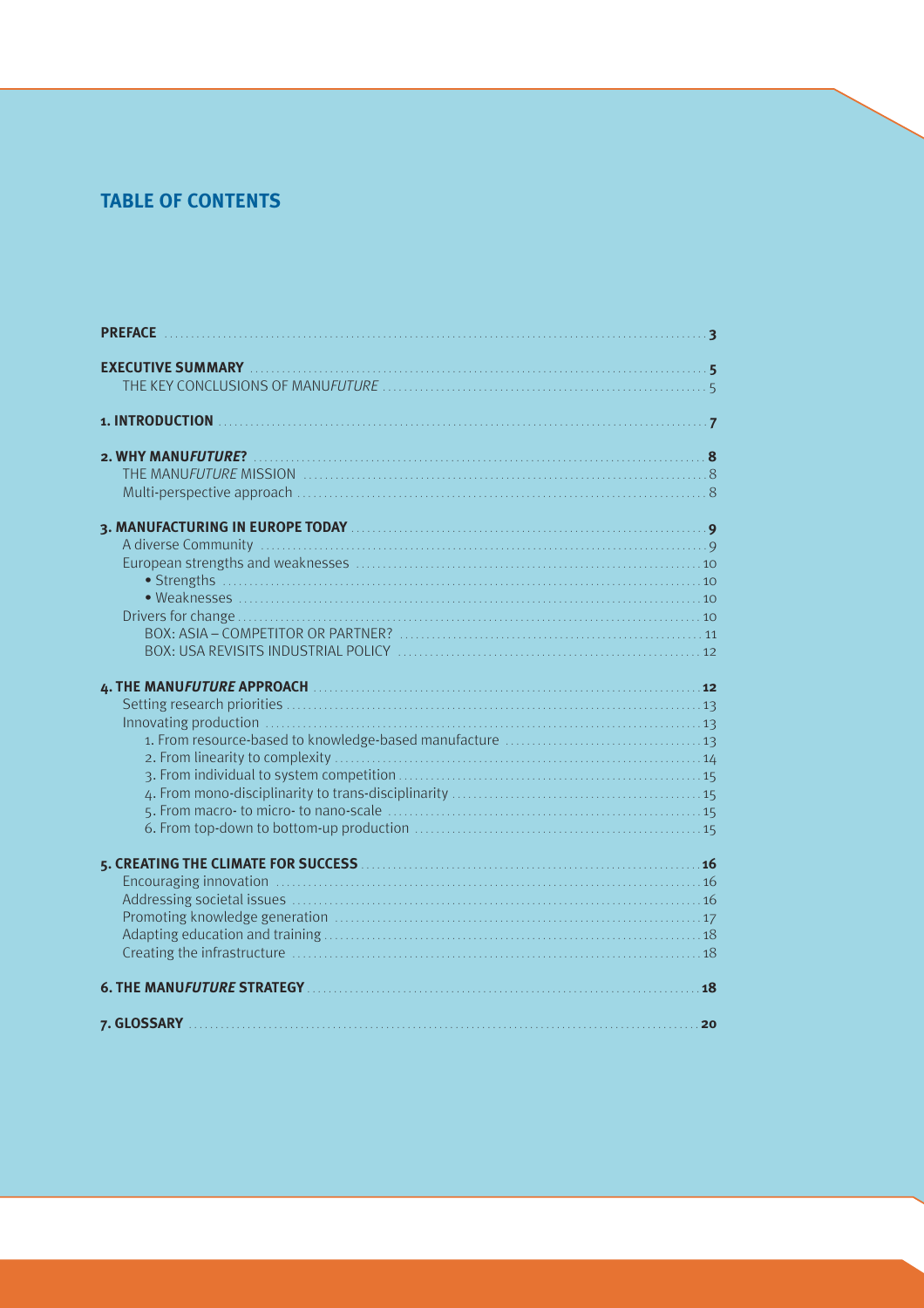## **PREFACE**

## **"The only true realist is the visionary!" Federico Fellini**



Standing still means moving backwards. This is particularly true for manufacturing and production. The production sector, as the mainstay of the European economy and employment, must continually confront new challenges in order to survive in competition. An active and foresighted technology development and a quick response to social and economic change are indispensable for this. Special R&D efforts are required for production to react quickly or, better still, to anticipate what is necessary. This document is to show some visionary aspects of the topic up to the year 2020.

I would like to thank all the members of the High Level Group and the Expert group for the time and attention they have devoted to this exercise. I also wish to thank the European Commission services of the Enterprise, Information Society and Research Directorates-General for their support to the MANU*FUTURE*work. Finally, I would like

to express gratitude to those numerous contributors who have commented the draft versions of this document.

Henrid te

**Heinrich Flegel Chairman of the MANU***FUTURE* **High Level Group November 2004**

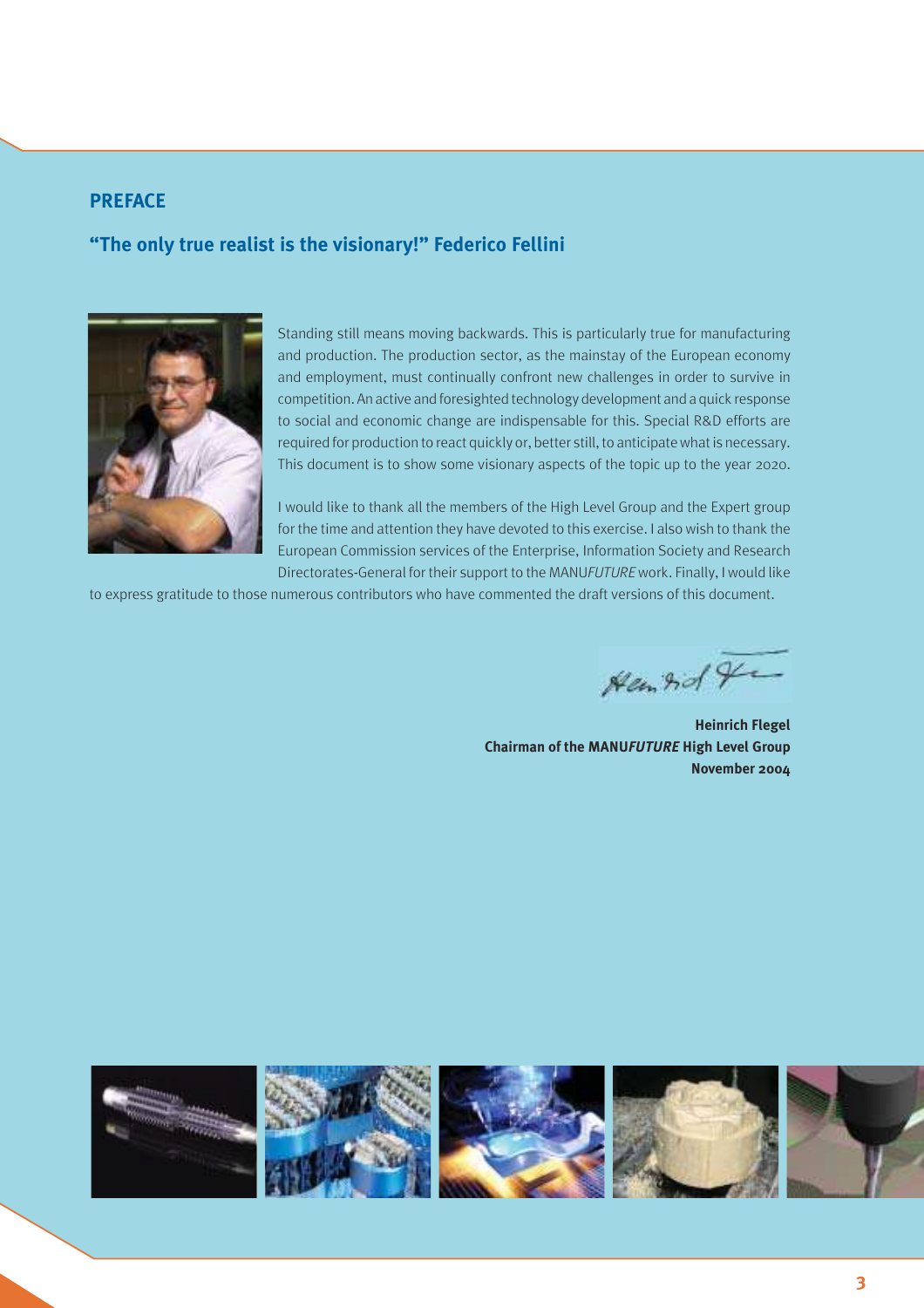## **MANU***FUTURE* **High Level Group**

| Angelo            | <b>AIRAGHI</b>       | CONFIND          |
|-------------------|----------------------|------------------|
| Marie             | <b>ARWIDSON</b>      | Swedish          |
|                   | Hans Joerg BULLINGER | Fraunhof         |
|                   | Martine CLEMENT      | ORGALIN          |
|                   | Belmiro DE AZEVEDO   | <b>SONAE S</b>   |
| Jan A.            | <b>DEKKER</b>        | <b>EARTO</b>     |
| <b>Nina</b>       | <b>DHEJNE</b>        | <b>EESC</b>      |
| Heinrich FLEGEL   |                      | <b>DAIMLER</b>   |
|                   | Nicolas HAYEK        | <b>SWATCH</b>    |
|                   | Elisabeth JASKULKE   | <b>CENSTAR</b>   |
| Francesco         | <b>JOVANE</b>        | ITIA, Eure       |
| Martin            | <b>KOPAC</b>         | ALPINA,          |
| Ed -              | LAMBOURNE            | <b>DELCAM</b>    |
| lim               | <b>LAWLER</b>        | <b>AMT</b> Irela |
|                   | Erkki LEPPAVUORI     | VTT              |
|                   | Javier MADARIAGA     | <b>TECNALIA</b>  |
| Jean-Jacque       | <b>MERTENS</b>       | EIB - Euro       |
| Cesar             | <b>ORGILES</b>       | <b>INESCOP</b>   |
|                   | Hans J. PEDERSEN     | Danfoss          |
|                   | Pierre PERRIER       | Académi          |
| Daniel H. RIVIERE |                      | <b>CECIMO</b>    |
|                   | Robert SEGHERS       | <b>PICANOL</b>   |
| <b>Scott</b>      | <b>STEEDMAN</b>      | <b>ECCREDI</b>   |

**CONFINDUSTRIA** Swedish Forest Industries Federation Fraunhofer Gesellschaft ORGALIME SONAE SGPS S.A EARTO EESC DAIMLER-CHRYSLER SWATCH group **CENSTAR** ITIA, Eureka Factory ALPINA, TOVARNA OBUTVE, D.D. DELCAM AMT Ireland and Materials Ireland **TECNALIA** EIB - European Investment Bank **INESCOP** Danfoss Bionics and Ossacur AG Académie des Technologies CECIMO PICANOL

## **MANU***FUTURE* **Expert Group**

| Jakob        | ANDERSEN                | <b>CCMI Commission Consultative des Mutations Industrielles</b>          |
|--------------|-------------------------|--------------------------------------------------------------------------|
| Paolo        | ANNUNZIATO              | Confindustria                                                            |
| Claudio      | <b>BOER</b>             | CTI International, the Swiss Innovation Promotion Agency, Eureka Factory |
| $\lim$       | <b>BROWNE</b>           | <b>NUI Galway</b>                                                        |
| Edward       | <b>CHLEBUS</b>          | CAMT - Institute of Production Engineering and Automation –              |
|              |                         | Wroclaw University of Technology                                         |
| George       | <b>CHRYSSOLOURIS</b>    | <b>University PATRAS</b>                                                 |
| Carlos       | <b>COSTA</b>            | Caixa Geral de Depositis                                                 |
| José Ramon   | <b>GARCIA</b>           | <b>TECNALIA</b>                                                          |
| René         | <b>GROOTHEDDE</b>       | <b>CECIMO</b>                                                            |
| Adrian       | <b>HARRIS</b>           | ORGALIME                                                                 |
| Chris        | <b>HULL</b>             | <b>EARTO</b>                                                             |
| John         | <b>JOHANSEN</b>         | University of Aalborg                                                    |
| Risto        | <b>KUIVANEN</b>         | <b>VTT Industrial Systems</b>                                            |
| Paul-Antoine | LACOUR                  | <b>CEPI</b>                                                              |
| Lorenzo      | <b>MOLINARI TOSATTI</b> | <b>ITIA</b>                                                              |
| Enrique      | <b>MONTIEL</b>          | <b>INESCOP</b>                                                           |
| Jos          | <b>PINTE</b>            | <b>AGORIA</b>                                                            |
| Mihailo      | <b>RISTIC</b>           | Imperial College London                                                  |
| lesus        | <b>RODRIGUEZ</b>        | <b>DRAGADOS</b>                                                          |
| Arne         | <b>SIMON</b>            | German Federal Ministry of Education and Research                        |
| Roger        | <b>STOKES</b>           | <b>CENSTAR</b>                                                           |
| Serge        | <b>TICHIEWITCH</b>      | Laboratoire 3S                                                           |
| Fred         | <b>VAN HOUTEN</b>       | University of Twente                                                     |
| Engelbert    | WESTKAEMPER             | Fraunhofer Gesellschaft                                                  |
|              |                         |                                                                          |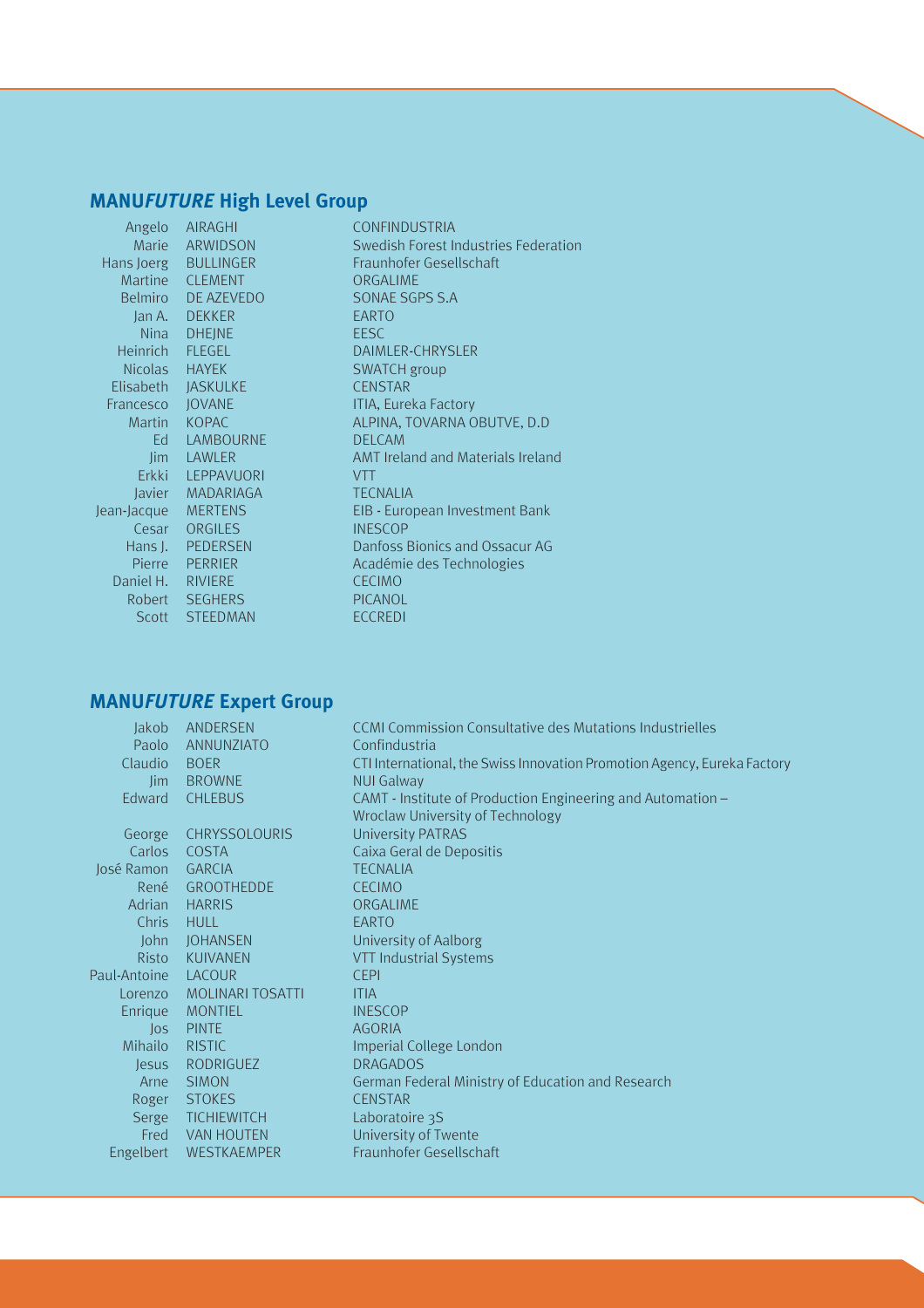## **EXECUTIVE SUMMARY**

European manufacturing has great potential as part of a sustainable EU economy, but its success will depend upon continuous innovation in products and processes. In addition to demanding increased commitment from the private sector, it is essential to combine European Commission efforts with those of Member States and accession countries to develop a common vision – starting at the industrial level but going much further in addressing technical, environmental and social issues.

The March 2000 Lisbon European Council set the objective of making the EU 'the most competitive and dynamic knowledge-based economy in the world, capable of sustainable economic growth with more and better jobs and greater social cohesion'. This ambitious target cannot be met without the continuing presence of a strong and competitive manufacturing sector.

Creation of a European Research Area (ERA) for industrial technologies is seen as the way to involve all Member States in meeting the interlinked challenges of competitiveness, environmental sustainability and employment. In this context, the European Commission invited a High Level Group of European executives from research organisations and industry to offer their expertise and insights as a basis for structured debate leading to a shared vision of the way ahead for EU manufacturing. 'MANU*FUTURE* – a vision for 2020' provides a synthesis of those views.

MANU*FUTURE* is a powerful vision encompassing the complex network linking human and societal needs (demand) to both the industrial and education systems (supply). It is intended as a tool to guide the development of foresight into the strategic future of manufacturing – possibly leading to the formulation of a manufacturing platform as the basis for concerted action to achieve success in the world economy.

## **The key conclusions of MANU***FUTURE*

*There is a need for the development and implementation of a European manufacturing strategy based on research and innovation which would promote industrial transformation, secure and create high added value employment and ensure the maximum possible share of world manufacturing output.* 

**An economy based on service industries alone will not survive in the longer term.** Growing numbers of jobs in manufacturing related services and in the service sector in general have been compensating for the loss in direct manufacturing employment. However, the EU industry is currently under significant competitive pressures from developed and low-wage economies alike. As each job in manufacturing is linked to two jobs in services, the reliance on services cannot continue in the long term without a competitive EU manufacturing sector.

**Industrial transformation is a must.** In order to meet the competitive, environmental and social challenges, a concerted effort will be needed to transform European manufacturing from a resource intensive to a knowledge intensive, innovative sector capable of achieving and maintaining technological and production leadership in the global market place.

**New approach to manufacturing is required – innovating production.** The traditional structure of manufacturing industries is constructed upon the three pillars of *land, labour* and *capital*. The challenge is to move towards a new structure, which can be described as 'innovating production', founded on *knowledge* and *capital*. The transition will depend on adoption of new attitudes towards the continued acquisition, deployment, protection and funding of new knowledge.

## **A competitive R & D system is created by multiple factors.**

The knowledge driven economy demands a competitive R&D system, which is facilitated by favourable framework conditions, a new approach to knowledge generation and innovation, adaptation of education and training schemes, creation of easily accessible research, technological development and innovation (RTDI) infrastructures and finding solutions meeting new societal needs and the demands of an increasingly ageing public.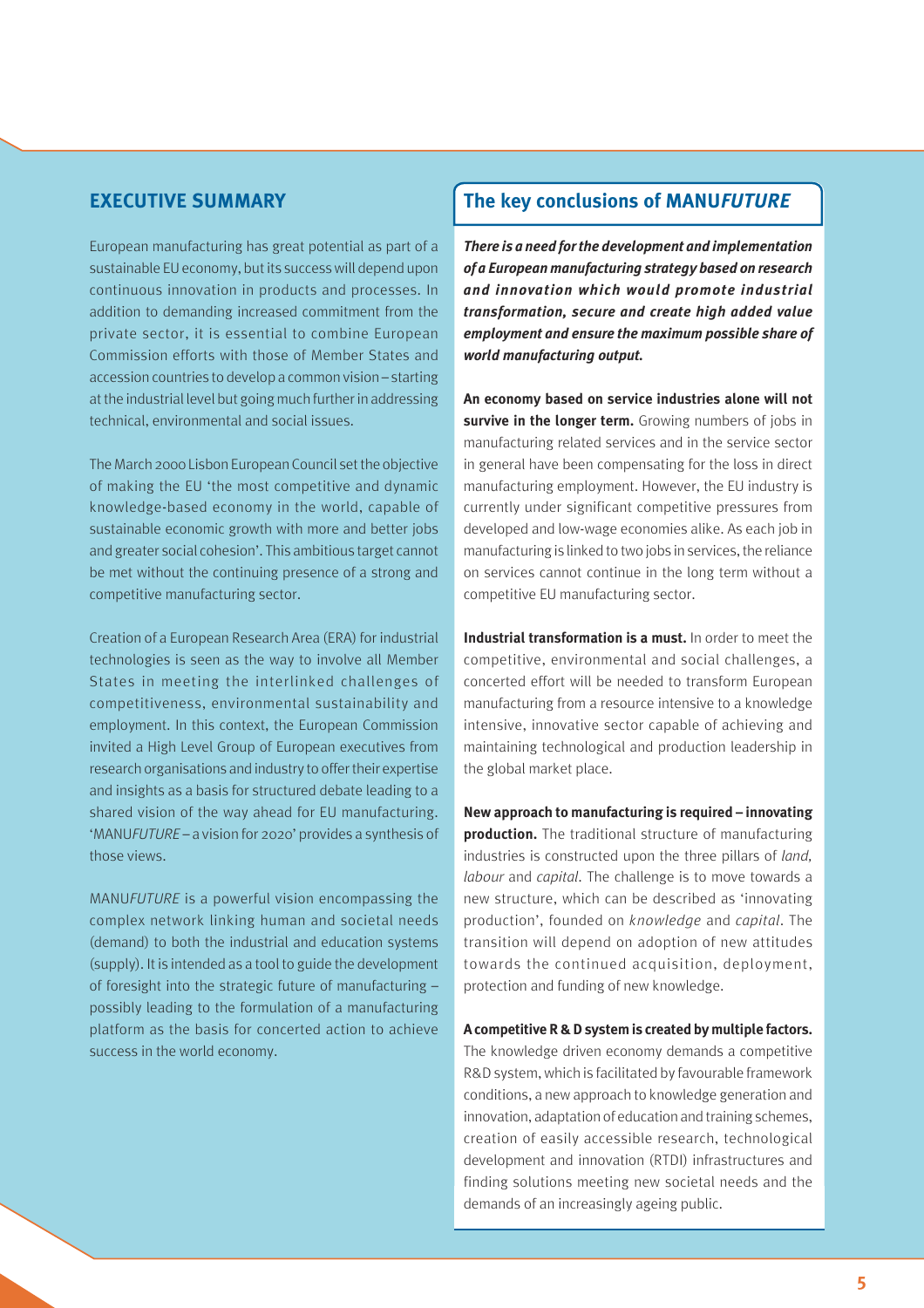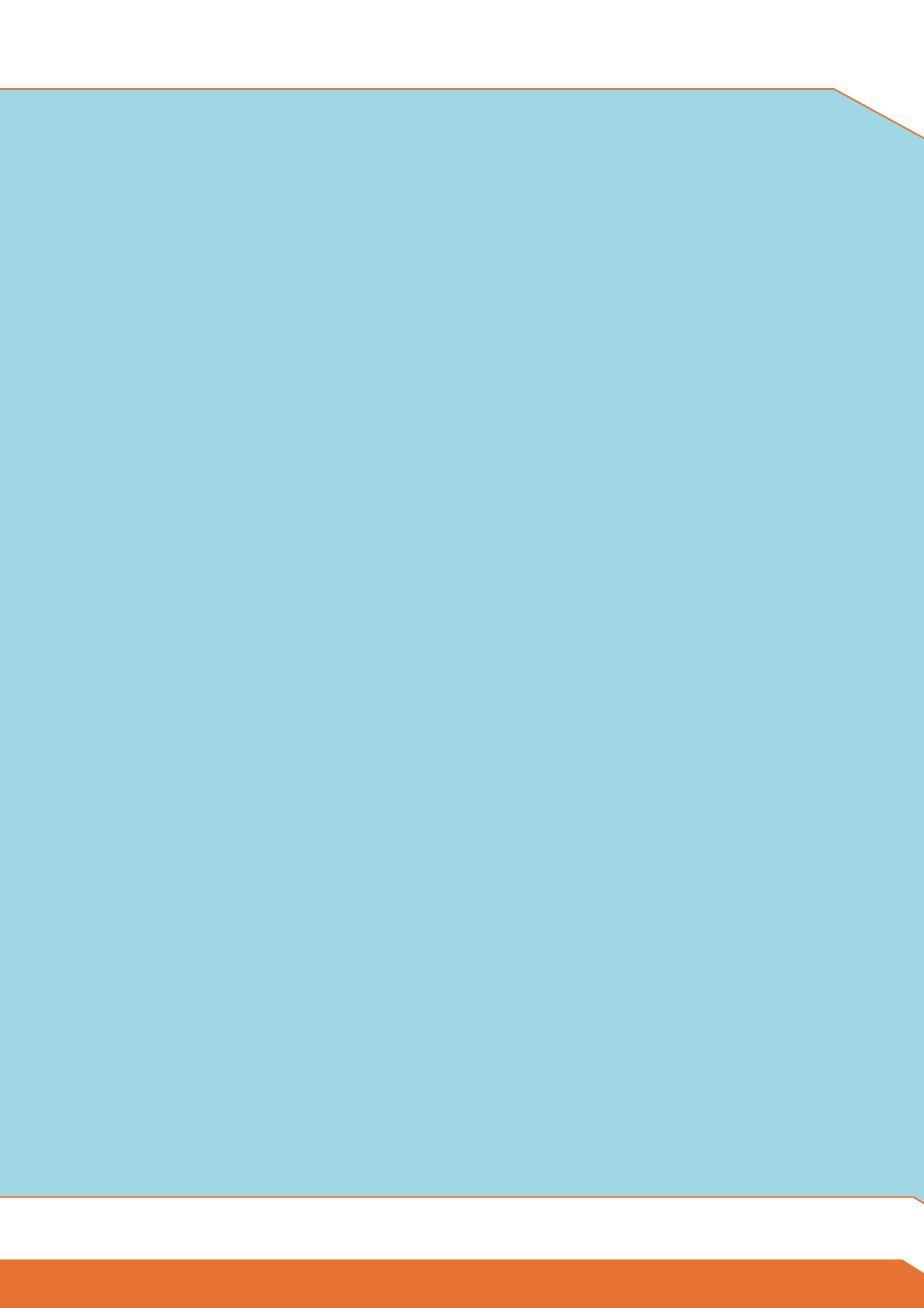## **1. INTRODUCTION**

The manufacturing activity in Europe represents today approximately 22% of the EU GNP. It is estimated that in total 75% of the EU GDP and 70% of employment in Europe is related to manufacturing. This means that each job in manufacturing is linked to two jobs in manufacturing related services.

European manufacturing has great potential as part of a sustainable EU economy, but its success will depend upon continuous innovation in products and processes. In addition to demanding increased commitment from the private sector, it is essential to combine European Commission efforts across several policy areas with those of Member States and accession countries to develop a common vision – starting at the industrial level but going much further in addressing technical, environmental and social issues.

The March 2000 Lisbon European Council set the objective of making the EU 'the most competitive and dynamic knowledge-based economy in the world, capable of sustainable economic growth with more and better jobs and greater social cohesion'. This ambitious target cannot be met without the continuing presence of a strong and competitive manufacturing sector. Article III-180 of the proposed Constitution for Europe spells out that 'the Union and the Member States shall ensure that the conditions necessary for the competitiveness of the Union's industry exist'. An economy based on service industries alone will not survive in the longer term.

For European industries to remain competitive in the increasingly complex global economic environment, it is crucial that they modernise their manufacturing base and strengthen the links between research and innovation. The establishment of appropriate research infrastructures, adoption of new approaches to education and training, life-long learning to re-skill or up-skill the workforce, and encouragement of the mobility of researchers will be further key aspects of the drive to achieve the Lisbon objective. Creation of a European Research Area (ERA) for industrial technologies is seen as the way to involve all Member States in meeting the interlinked challenges of competitiveness, environmental sustainability and employment. In this context, the European Commission

invited a High Level Group of European executives from research organisations and industry to offer their expertise and insights as a basis for structured debate leading to a shared vision of the way ahead for EU manufacturing. 'MANU*FUTURE* – a vision for 2020' provides a synthesis of those views.

A number of sector-specific 'vertical' action plans and Technology Platforms have already been produced or are in course of preparation, with support from the European Commission for specific sectors such as chemicals, construction, paper, steel, textiles and transport. MANU*FUTURE* goes one step further to address issues that can be applied across the whole sphere of manufacturing in a synergistic manner. Given the diversity of needs and the varying levels of economic development currently existing in nations across the enlarged EU, no single solution can meet all cases. Rather, the intention is to define broad strategic concepts leading to ideas that can be applied, shared and adapted across countries, regions and industries.

The present document is complemented by a more detailed research agenda containing specific recommendations for bringing together the stakeholders, defining research and development priorities, identifying technological and policy-related barriers, and proposing concrete actions for joint public-private support at European, national and individual levels. Finally implementation plans will also be developed.

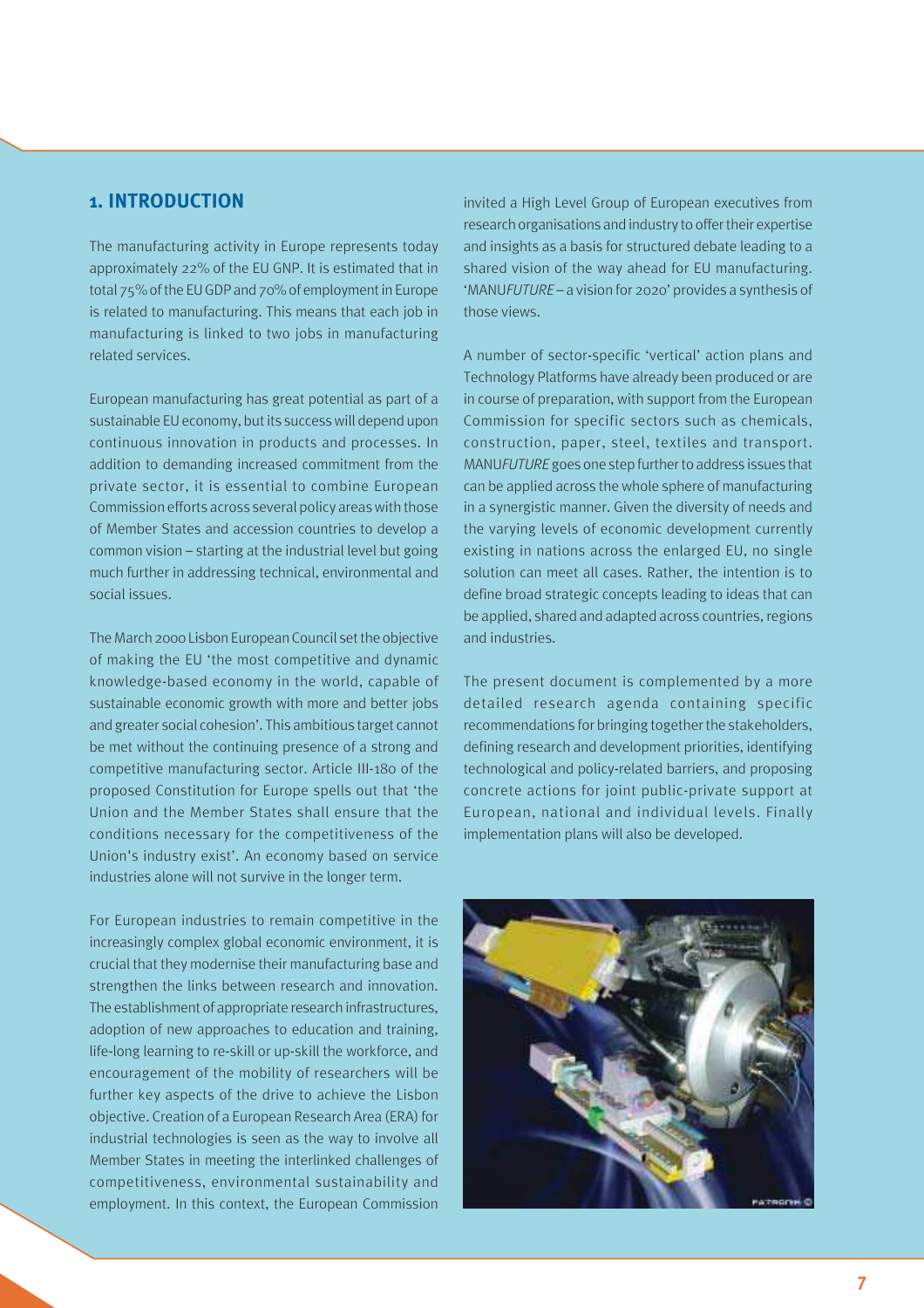## **2. WHY MANU***FUTURE***?**

According to a recent Commission Communication<sup>1</sup> on industrial policy: "Industry makes an essential contribution to Europe's prosperity. The European economy continues to depend on the dynamism of its industry." This is the second such manufacturing-oriented document on industrial policy that the Commission has produced in the past two years, prompted largely by concern at the loss of manufacturing activities from Europe to lower wage economies – and the realisation that this deindustrialisation is inevitably accompanied by a loss of productive employment.

## **The MANU***FUTURE* **mission**

The mission of MANU*FUTURE* is to propose a strategy based on research and innovation, capable of speeding up the rate of industrial transformation in Europe, securing high added value employment and winning a major share of world manufacturing output in the future knowledgedriven economy.

As well as providing employment opportunities, an active manufacturing (encompassing both discrete manufacturing and continuous processes) sector is essential to stimulate innovation and provide the means whereby intellectual property can be exploited in the form of world-class products and services sourced from within Europe. Ireland and Spain, for example, owe their recent economic success largely to the boom in their manufacturing industries.

A concerted effort will be needed to transform European manufacturing from a resource-intensive to a knowledgeintensive, innovative sector with all the strengths necessary to achieve and maintain leadership in the global marketplace.

#### **Multi-perspective approach**

The vision for this change cannot be framed from a single perspective, nor realised through narrow, highly specialised approaches. An integrated knowledge community must be created, embracing a broad swathe of manufacturing interests, and including as many actors and stakeholders as possible – from Europe and beyond.

Environmental and social targets will dictate new paradigms that reflect the long-term needs for a more sustainable way of manufacturing and a new knowledgebased work culture.

New business models will be required, in which:

- / Much closer coordination exists between the demand and supply sides;
- / Self-sustaining innovation permits efficient uptake of new technologies in parallel to the development of new products – thereby reducing time to market;
- Sharing of knowledge within and between organisations becomes the norm;
- / Supply chains take the form of flexible collaborations, networks of specialised small and medium-sized enterprises (SMEs) and 'virtual enterprises';
- / Well-defined work procedures and specifications are commonly used to maximise efficiency;
- / Social, environmental and economic considerations get equal weight in decision making; and
- / Provision of services, rather than the outright supply of goods, facilitates the transition towards sustainability.

Tomorrow's solutions will be holistic, identifying multiple perspectives and linkages between novel approaches to customisation, customer response, logistics and maintenance. A broader definition of the term 'manufacturing' will encompass an integrated system that includes the whole cycle of creation, production, distribution and end-of-life treatment of goods and product/services, realising a customer/user driven innovation system<sup>2</sup>.

The current typically linear approach to research, development, design, construction and assembly will be replaced by simultaneous activity in all areas to satisfying global demand and shorten time-to-market. Special emphasis will also be put on embedding information and communications technologies (ICT) within other technoorganisational developments, as this is perceived to be crucial in the development of the knowledge base and networked enterprises.

*<sup>1</sup> Fostering structural change: an industrial policy for an enlarged Europe; COM(2004) 274 final.*

*<sup>2</sup> It can be estimated that up to 80% of innovations are driven by customer requirements.*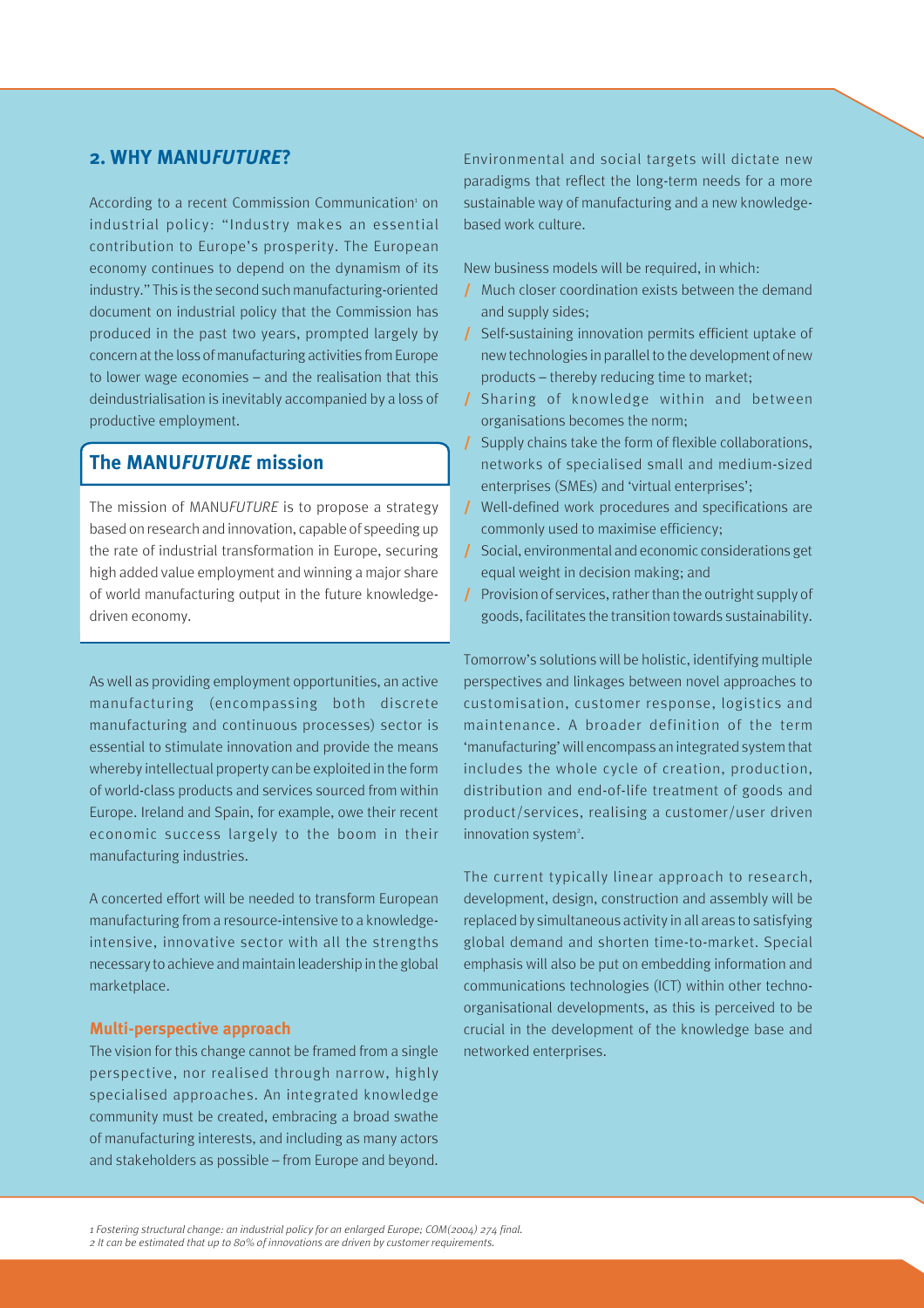## **3. MANUFACTURING IN EUROPE TODAY**

The European Union is home to more than 26 million companies. The number of manufacturing businesses (classified as NACE  $D^3$ ) is about 10% of this total, i.e. around 2.5 million, of which 99% are SMEs. European manufacturing activity today represents approximately 22% of the EU gross national product (GNP).

Global comparisons show that Europe has been, and continues to be, successful in maintaining its leadership in many sectors – but this position is challenged on two fronts. On the one hand, EU industry faces continuing competition from other developed economies, particularly in the high-technology sector. On the other, manufacturing in the more traditional sectors is increasingly taking place in the low-wage economies, some of which are already looking towards higher-value-added segments.

#### **A diverse Community**

It should be noted that there are marked differences between individual EU Member States. Following its enlargement in 2004, the Union has absorbed a group of countries with relatively low-wage economies, yet with considerable technological experience.

The ten central and east European (CEEC) new member states and applicant countries – i.e. eight of the countries that acceded in May 2004, together with Bulgaria and Romania – account for 21% of all manufacturing jobs in the region comprising their own territories and that of the original 15 EU nations. Excluding Bulgaria and Romania, their employment share is 15%. The largest employers are the food and beverages industry, textiles, basic metals and fabricated metals industries, as well as mechanical engineering.

Using purchasing power parities, the same ten countries account for about 11% of total European manufacturing production. However, their share is larger in industries such as wood products and furniture, non-metallic minerals, and food and beverages. In contrast, the former EU-15 has greater strength in paper and printing, chemicals, machinery and equipment, as well as in electrical and optical equipment.



Manufacturing productivity growth in the ten CEEC countries has outpaced that of the EU-15 by more than six percentage points per annum over recent years, and the process of productivity convergence is bound to continue. But, in contrast to Western Europe where manufacturing employment has remained relatively stable, productivity catch-up in the acceding countries has been associated with persistent job losses.

Even in Western Europe, continuing productivity increases are starting to cause a decline in direct employment – mirroring job losses in US manufacturing over the past 20 years. In fact, in the 1990s, manufacturing's share of employment fell at least as fast, if not faster, in Western Europe than in the USA according to a US Government report on manufacturing in America – see BOX p12. However, growing numbers of jobs in the associated services is likely to compensate for this loss in direct employment.

In the automotive industry, for example, the direct labour content of car manufacture represents a relatively small proportion of total employment generated by the sector. Apart from the production of raw materials, tools, etc., the remainder stems from the provision of services from supply of fuel, spare parts, consumables and accessories, to maintenance and repair, insurance, in-car entertainment and communications, on-road catering and special interest publishing.

It can be envisaged that, in the shorter term at least, the transfer of more labour-intensive production to the CEEC could help to redress their present situation, while preventing the migration of employment opportunities beyond Europe's boundaries.

*3 Manufacturing sectors are classified according to sub-sectors, ranging from clothing and textiles to machinery, from wood-related products to leather and footwear, from pulp and paper to chemicals, from electronics to aeronautics, from instruments and control systems to motor vehicles.*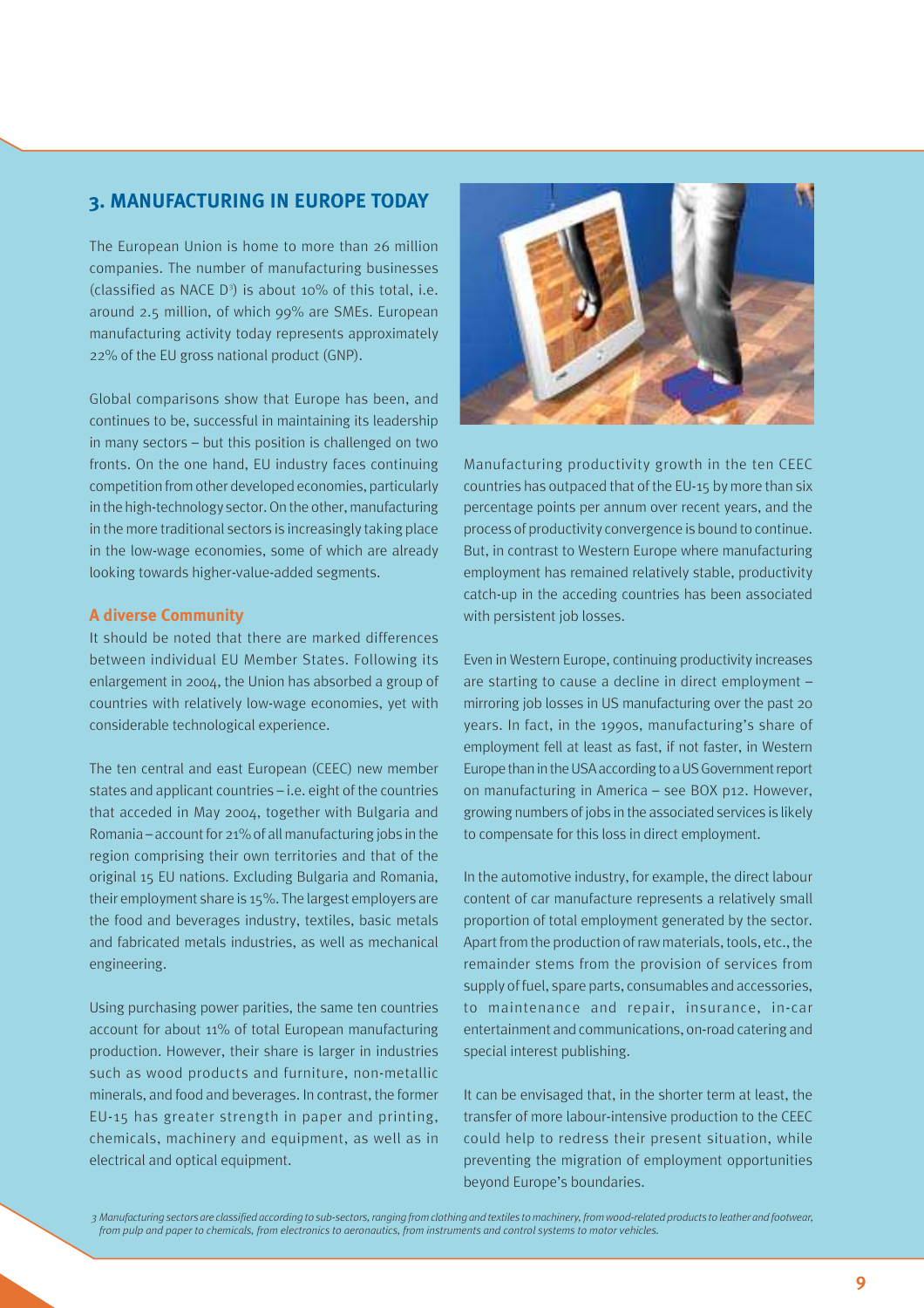#### **European strengths and weaknesses**

A number of European strengths and weaknesses can be identified:

## **Strengths**

- / European industry is modern and competitive in many areas. A long-lasting industrial culture exists, with large networks linking suppliers, manufacturers, services and user companies;
- / Leading-edge research capabilities are available across Member States, leading to high levels of knowledge generation and a reputation for scientific excellence;
- / Some 99% of European businesses are SMEs, which typically exhibit greater flexibility, agility, innovative spirit and entrepreneurship than more monolithic organisations. In addition, SMEs tend to interact in a manner that lies between strong competition and fruitful co-operation, which helps to foster the process of what has been called 'co-opetition';
- / Europe has taken on board sustainable development. Significant investments in environmental protection, clean technologies and environment-friendly production processes have led to new manufacturing and consumption paradigms; and
- / Historic and cultural differences between individual Member States and regions bring a diversity of viewpoints and skills that can be coordinated to produce novel solutions.

#### **Weaknesses**

- / Productivity growth in European manufacturing industry as a whole has been below US levels in recent years. Investment in ICT and new technologies is still too low, and has not so far led to the desired productivity gains; and
- / Innovation activity is too weak. The EU does not suffer from a lack of new ideas, but is not so good at transforming these into new products and processes. Industry's analysis is that this is due to the framework conditions for manufacturers operating in Europe.

To build on these strengths, to fight the weaknesses and turn them into opportunities for growth, the EU needs to:

1. Continue to invest in research and innovation to remain ahead in providing the products and process technologies that the rest of the world desires, but cannot necessarily develop for itself;

- 2. Capitalise on its enabling technologies to increase the already high level of factory automation and productivity, thereby overcoming the labour cost disadvantage;
- 3. Protect discoveries and intellectual property so that, even when the more mundane aspects of manufacture are exported, profit continues to flow to the innovators; and
- 4. Develop framework conditions that stimulate innovation, entrepreneurship and therefore growth and employment both directly and indirectly.
- 5. Companies, in particular SMEs need to significantly enhance their capability to pull through innovative technologies to assist in their move to high-value added innovative product market strategies.



Research and the application of research results in the form of commercially exploitable innovations are central to realisation of the MANU*FUTURE* vision. The Barcelona Council of March 2002 stated that "overall spending on research and development (R&D) in the EU should increase and approach 3% of the gross domestic product (GDP) by 2010". Commitment and investment from both private and public sources are vital if the EU is to reach this goal.

#### **Drivers for change**

Principal drivers for change in the whole European economic environment are:

/ **Increasingly competitive global economic climate.** The context in which manufacturing companies work in the future will depend even more on flexibility and speed, as well as on localised production. Manufacturing is also likely to become increasingly service intensive. This service orientation of manufacturing and the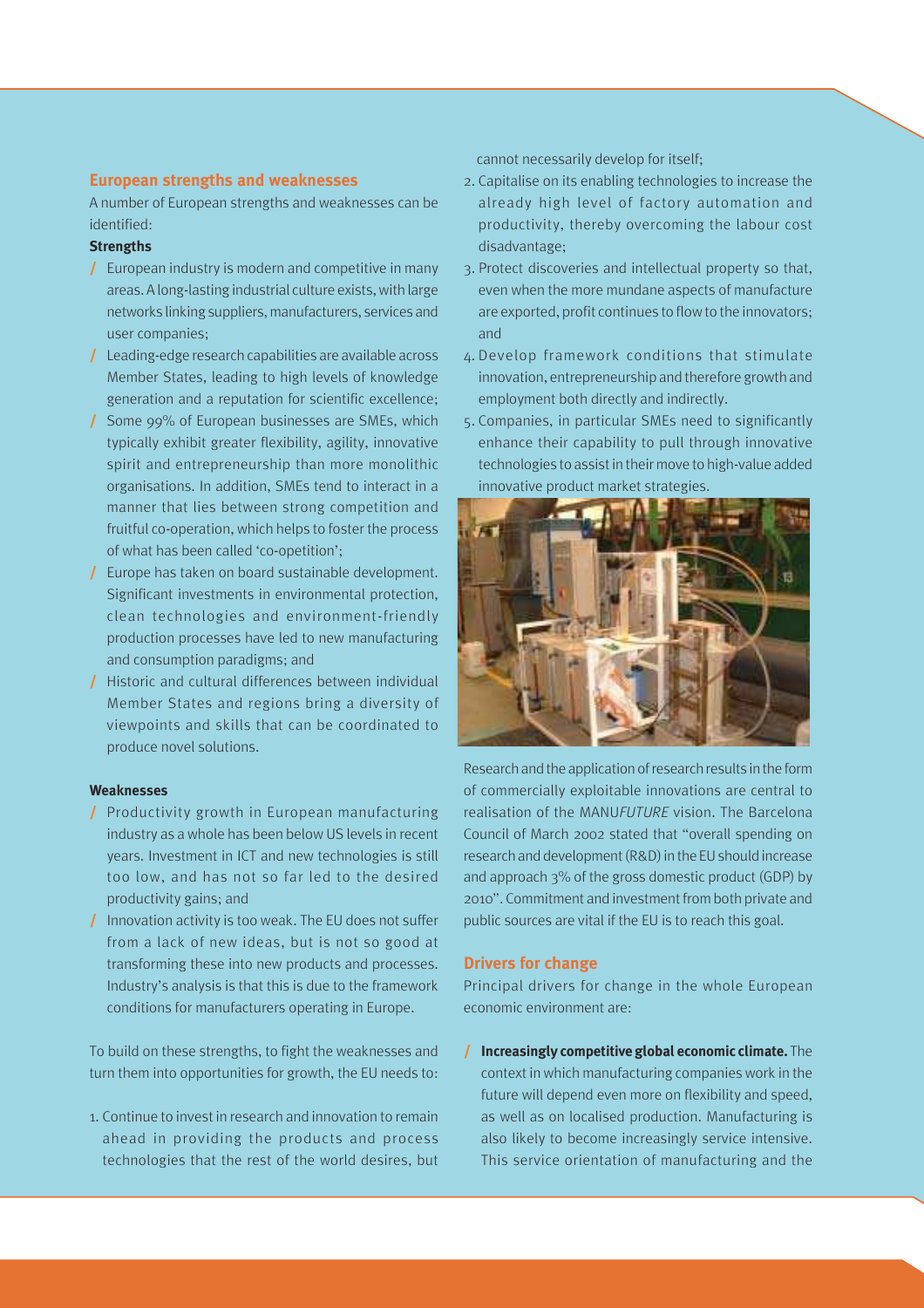increased customer demand will have consequences for the organisation of production, supply-chain management and customer relations. Furthermore, there is a continuous increase in foreign direct investment in manufacturing outside Europe;

- / **Rapid advances in science and technology**, specifically in the fields of nanotechnologies, materials science, electronics, mechatronics, ICT and biotechnology. The development of new production processes based on research outcomes, and the integration of hitherto separate technologies exploiting the converging nature of scientific and technological developments, may radically change both the scope and scale of manufacturing;
- / **Environmental challenges and sustainability requirements.** The manufacturing sector will also have to comply with stricter environmental regulation in the future, which should further stimulate the adoption of energy- and resource-saving technologies;
- **Socio-demographic aspects.** Manufacturing in 2015 to 2020 will be called upon to provide solutions meeting new societal needs and the demands of an increasingly ageing public, having an impact on mobility, size of the labour force, and on customer requirements. At the level of the labour supply, the manufacturing and research sectors will be confronted with the retirement of the current large age groups, while innovation might require completely new sets of skills – the availability of which, in both manufacturing and research, could become a critical factor;
- / **The regulatory environment, standards and IPR.** Stricter environmental and safety regulation will no doubt lead to changes in manufacturing. The intellectual property rights (IPR) system might have to respond to changes in an innovation process that is increasingly based on knowledge sharing and networking. The adoption of new technologies in manufacturing will also depend on the availability of industrial standards and testing procedures; and
- / **Values and public acceptance of new technology.** Recent debates on genetically modified food and stemcell research highlight the need to take ethical concerns into account when science and new technology are being adopted and exploited. At the same time, it should be noted that this could lead to Europe falling behind in some areas of technology.

## **Asia – competitor or partner?**

Asia, and China in particular, is becoming an increasingly potent force in the global marketplace. But, although the exodus of less-skilled production jobs to lower-wage countries is inevitable, many experts foresee positive benefits for the world economy as a whole.

According to Henry S Rowen – a senior fellow at the Hoover Institution in the USA – writing in The International Economy<sup>4</sup>, "(China's) manufactured goods exports rose during the 1990s at a 15% annual rate to about \$220 billion in 2000. On one estimate, China now makes 50% of the world's telephones, 17% of refrigerators, 41% of video monitors, 23% of washing machines, 30% of air conditioners and 30% of colour TVs. Many companies in the USA, Japan, Taiwan and elsewhere are moving operations there. Jobs are shrinking in Mexico's factories as work shifts to China. The building space of foreign contract manufacturers grew from 1.6 million square feet ( $0.16$  million m<sup>2</sup>) in June 1999 to 5 million square feet  $(0.5$  million  $m<sup>2</sup>)$  two years later."

However, as Rowen goes on to observe, "…those who argue that Chinese manufacturing is going to dominate the world soon, if ever, are missing some basic facts. Perhaps their most important oversight is neglect of its manufactured imports, which are almost as big as its exports, about \$180 billion in 2000." Machinery imports are particularly important to produce the goods exported. The result for China in 2000 was a positive balance of manufacturing trade of about \$40 billion: an amount that is less than one percent of total world industrial production.

Factors that will keep China from sustaining a large manufacturing trade surplus include a growing domestic market, which will continue to generate demand for imports, and lagging technical competence that will take some time to redress.

India also envisages the prospect of seizing a substantial share of global contract manufacturing business, which is currently estimated to be close to \$149 billion and is expected to grow to \$500 billion by the end of the decade.

*4 'Will China take over world manufacturing – Last Word'; The International Economy, Winter 2003*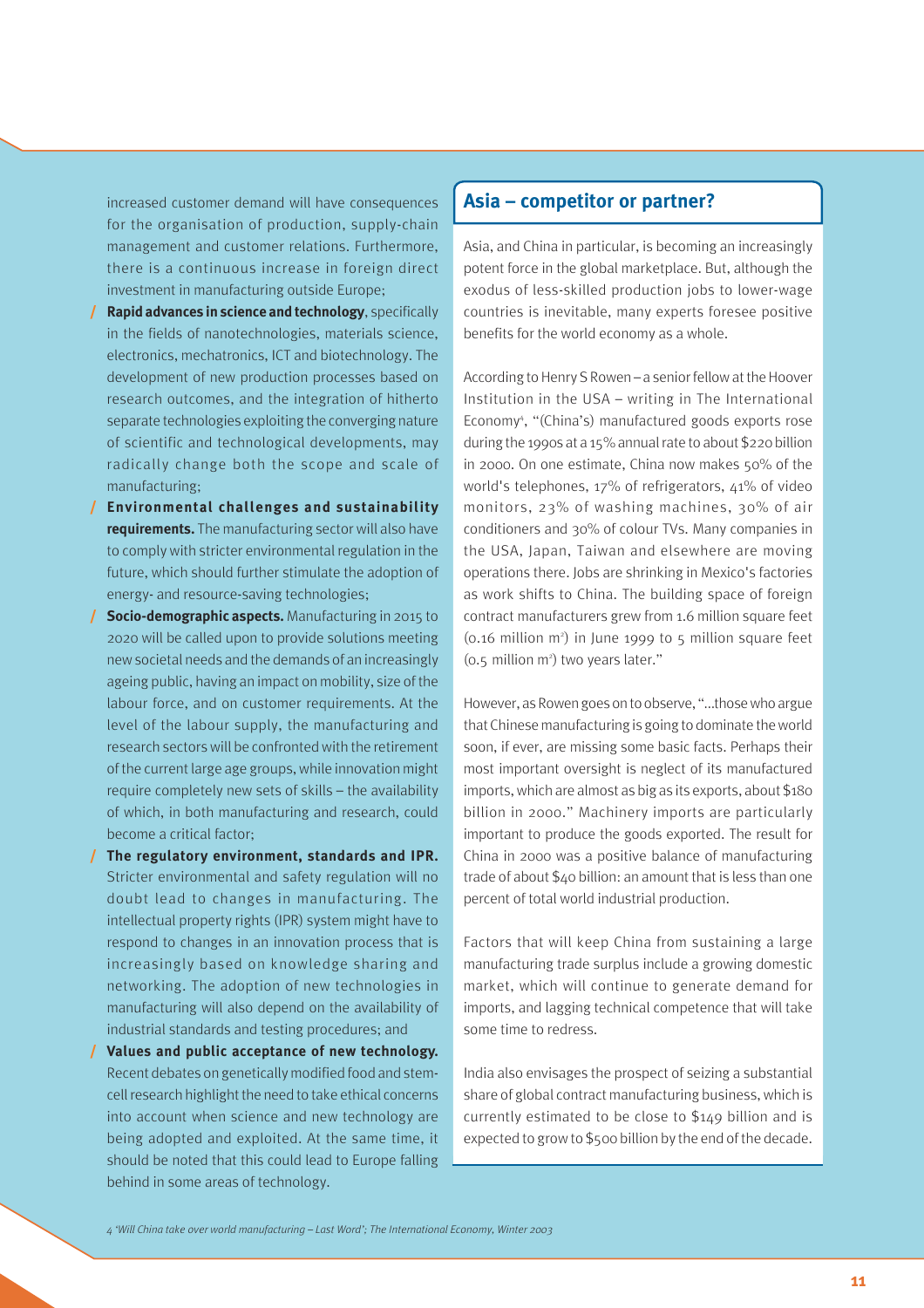## **USA revisits industrial policy**

#### **MORE STUFF, FEWER PEOPLE**

Even when factories boomed over the past 15 years, employment trended down.



*Source: 'Will "made in USA" fade away', Fortune 24 Nov. 2003*

In March 2003, the US federal government launched its own Manufacturing Initiative, expressing the belief that manufacturing is the key to competing and winning in a global economy. In a report entitled *Manufacturing in America<sup>5</sup>* , it states: "Manufacturing is an integral part of a web of inter-industry relationships that create a stronger economy. Manufacturing sells goods to other sectors in the economy and, in turn, buys products and services from them.

"Manufacturing spurs demand for everything from raw materials to intermediate components to software to financial, legal, health, accounting, transportation, and other services in the course of doing business. According to the Bureau of Economic Analysis, every \$1 of final demand spent for a manufactured good generates \$0.55 of GDP in the manufacturing sector and \$0.45 of GDP in non-manufacturing sectors.

"A healthy manufacturing sector is critical… for other reasons as well – innovation and productivity. Innovation holds the key to rising productivity, and productivity gains are the key to both economic growth and a rising standard of living." (And, although not specifically mentioned in this publication,

the latter are prerequisites for being able to afford the social and environmental dimensions of sustainable development – i.e. development that meets the needs of the present without compromising those of future generations.)

As a result of increasing productivity, the USA has seen a decline in manufacturing employment over a number of years. A recent study by the US National Institute of Standards and Technology nevertheless underlines the benefits of improved manufacturing productivity to other sectors in the economy. It emphasises "the substantial dependency of services on manufacturing firms for technology" and the "critical role" manufacturing plays in stimulating growth in the services sector, which now makes up more than 70% of the US economy.

## **4. THE MANU***FUTURE* **APPROACH**

As a response to the dramatic changes expected in both the scope and scale of manufacturing, MANU*FUTURE* will be promoting a research oriented strategy that will advocate science & technology based growth for the European manufacturing industry supporting the development of global competitiveness, sustainable development and high value added employment. Europe cannot afford to fall behind in science and technology.

The dimensions within which manufacturing enterprises operate are also subject to major change. Manufacturing is evolving from local satisfaction of local needs to production patterns able to respond flexibly to global demand. In parallel with this trend, the timescale of product conception and development is shifting from the long to the shorter term – and ultimately to a near real-time response.

In addition, manufacturing is likely to become increasingly service-intensive. This service orientation and the increasing customer expectations will have consequences for the competitive organisation of production, value-chain management and customer relationships, as well as the service elements themselves.

The options for adapting to the new conditions are illustrated in Figure 1. Here the first scenario represents the status quo,

*<sup>5</sup> Manufacturing in America: A Comprehensive Strategy to Address the Challenges to U.S. Manufacturers; Department of Commerce, January 2004 (http://www.commerce.gov/DOC\_MFG\_Report\_Complete.pdf)*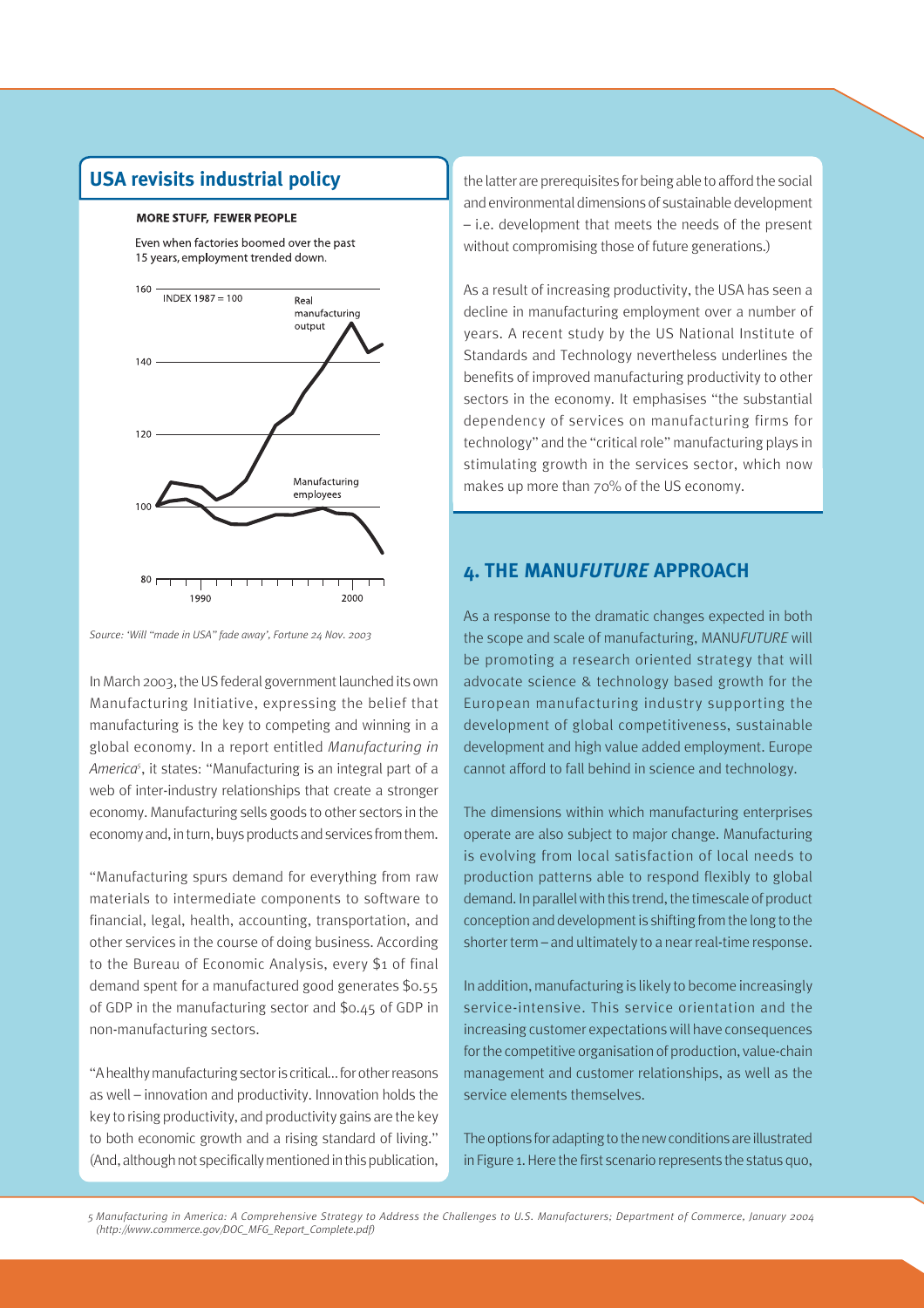#### **Figure 1: Scenarios for MANU***FUTURE*



where the companies are trying to gain competitive advantage through mass customisation, high quality and short time-to-market. However, concentration solely on short term advantages will jeopardise the competitiveness in the long term. Even for less research-intensive enterprises, there will be clearly a need to move towards scenario 2, in which production is matched to the demands of customers enjoying a wealth of choice in a globalised marketplace. This will apply equally to enterprises supplying niche markets and to those serving large customer bases.

Research-intensive organisations may already be working towards technological leadership as a way to innovate new products (scenario 3), but they must combine the technological approach with the adaptation to new market conditions in order to reap maximum benefit from their innovations (scenario  $4$ ). Naturally, scenario  $4$  requires long term, high-risk investments and is therefore a challenge especially for the smaller enterprises. However, the risks of "short-termism" and "business as usual" are even higher.

#### **Setting research priorities**

In a region as diverse as the EU-25, individual countries will inevitably be setting off from different starting points. To accommodate their differing requirements in the medium term, it will be important to maintain a balance between research activities aiming at incremental advances and those targeting breakthrough innovation. In the longer term, however, the weight of support for cooperative research must shift towards initiatives capable of achieving radical breakthroughs. If the EU manufacturing sector is to survive and prosper over the next two decades, organisations must adjust to the new scenarios: a process that will inevitably involve dramatic or disruptive changes to established practices.

## **Innovating production**

The traditional structure of manufacturing industries is constructed upon the three pillars of land, labour and capital. The challenge is to move towards a new structure, which can be described as 'innovating production', founded on knowledge and capital. The transition will depend on adoption of new attitudes towards the continuous acquisition, deployment, protection and funding of new knowledge.

Change will occur in six main areas:

## *1. From resource-based to knowledge-based manufacture*

In order to avoid competition based purely on production cost, European industry needs increasingly to concentrate its capabilities on high-added-value products and technologies offering a broadened service range that fulfils worldwide customer requirements – not only in terms of product satisfaction, but also in meeting environmental and social expectations. Increasing the knowledge content of manufacturing will lead to more economical use of materials and energy.

It will also produce more intelligent devices incorporating services that meet users' real needs. Future consumers will be able to purchase mobility, rather than buying a car; home comfort rather than a boiler.

The scientific engineering knowledge content of manufactured products was estimated to be around 5% in 1945 and has grown to some 16% now. The target for 2020 should be at least 20%.

In order to ensure continued competitiveness, production research must focus on radical transformation of the fundamental processes of manufacturing so that they become:

/ **ADAPTIVE** – responding automatically to changes in the operating environment. They will integrate innovative processes, overcome the existing process limitations through intelligent combinations, and handle the transfer of manufacturing know-how into totally new manufacturing-related methods.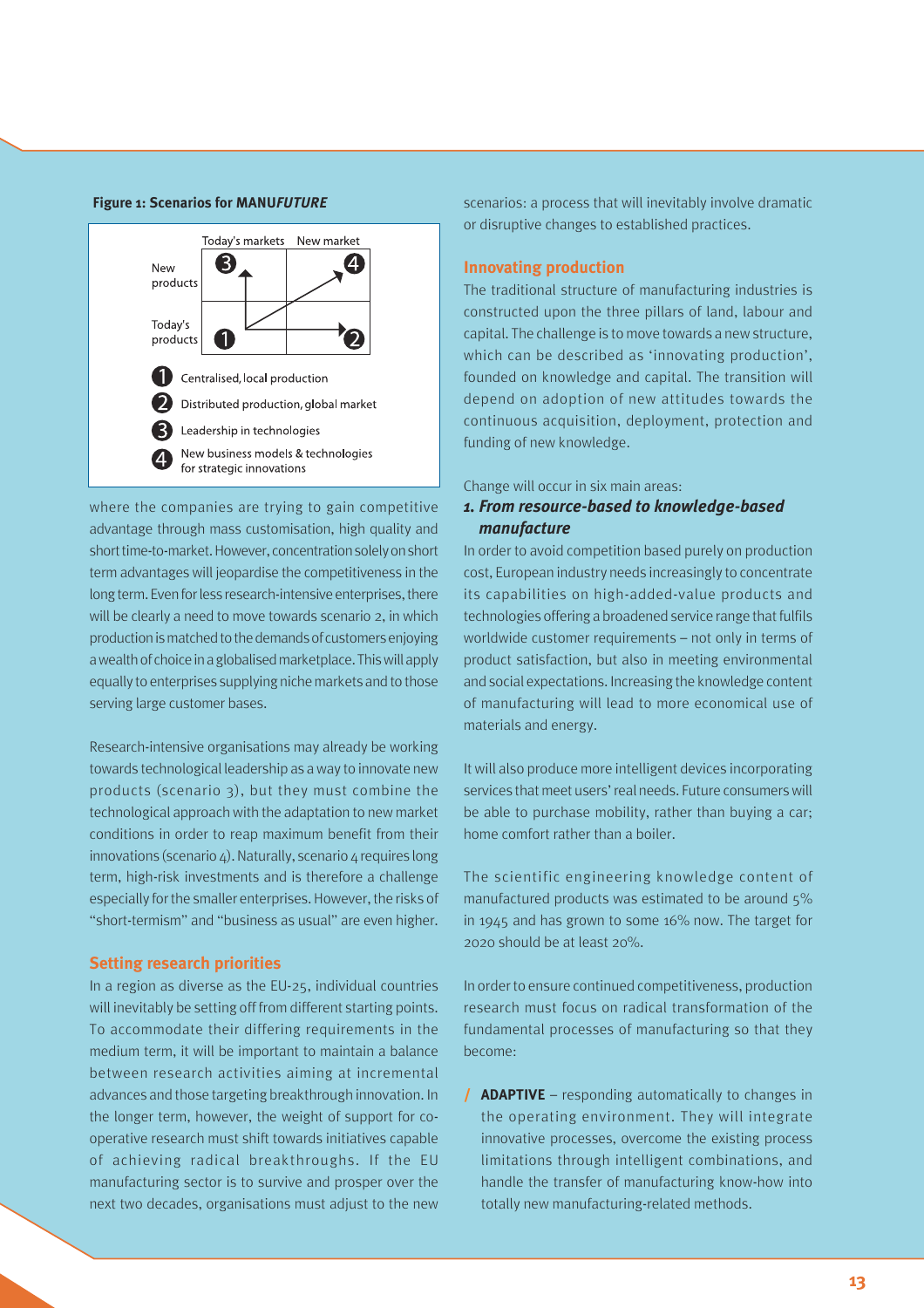/ **DIGITAL** – involving the use of a wide range of planning tools, software and ICT to integrate new technologies into the design and operation of manufacturing processes. Modelling and presentation tools for complex products will be used to create a scalable virtual representation of an entire factory that includes all buildings, resources, machines, systems and equipment. Planners and designers can use the information from such 'digital factories' to obtain dramatic time and cost savings in implementation of new facilities.

#### **Figure 2: Virtual engineering offers increased efficiency**



- / **NETWORKED** often operating across the borders of companies and countries. It will thus become possible to integrate processes into dynamic, co-operative manufacturing and value-adding networks. Determining methods for the identification and verification of the manufacturing requirements of all involved parties in a network, as well specifying the necessary processes and ICT systems, will be central tasks for researchers in this field.
- / **KNOWLEDGE-BASED** not only making use of knowledge to optimise specific production resources and processes, but also capturing that knowledge and transferring it via knowledge platforms and competence networks to other areas where it can be employed to advantage. The only way that the new potential of intercompany networks will be realised, or companies be enabled to respond quickly to changes in a dynamic environment, is if the knowledge from all fields of manufacturing is integrated – from manufacturing networks down to the individual components of manufacturing systems.

## *2. From linearity to complexity*

To accommodate the changes foreseen in manufacturing processes, industrial enterprises must also re-examine their organisational structures. Former linear approaches to product and process renewal must be replaced by a 'manufacturing engineering' strategy that simultaneously addresses all inter-related aspects.

### **Figure 3: Manufacturing engineering – the strategic technology**



Nevertheless, it is important for Europe to maintain expertise in the field of traditional manufacturing and to capitalise the knowledge on the traditional manufacturing processes. New technologies could only be developed on the basis of a strong knowledge of the traditional ones. However, significant efforts are still needed to ensure a smooth and efficient transition to knowledge-based manufacturing. It has to be clearly understood how the European manufacturing base can be transformed in the context of low wage, low cost production competition, e.g. from Asia.

It no longer makes any sense to invest in large monolithic mass production plants seeking to make profit from economies of scale. Knowledge-based manufacturing needs flexible enterprises, using parallel networks of suppliers and recruiting the skills necessary to deliver precisely customised products on a timely basis to meet changing demand

Managing the new kinds of dispersed organisation will not always be easy, but it is vital for industry to master the new concept of adding value simultaneously to design, production, distribution and service. This integrated approach to 'manufacturing' will incorporate new knowledge, underpinned by horizontal enabling technologies, into all of the phases – thereby retaining more value, and more employment, within Europe.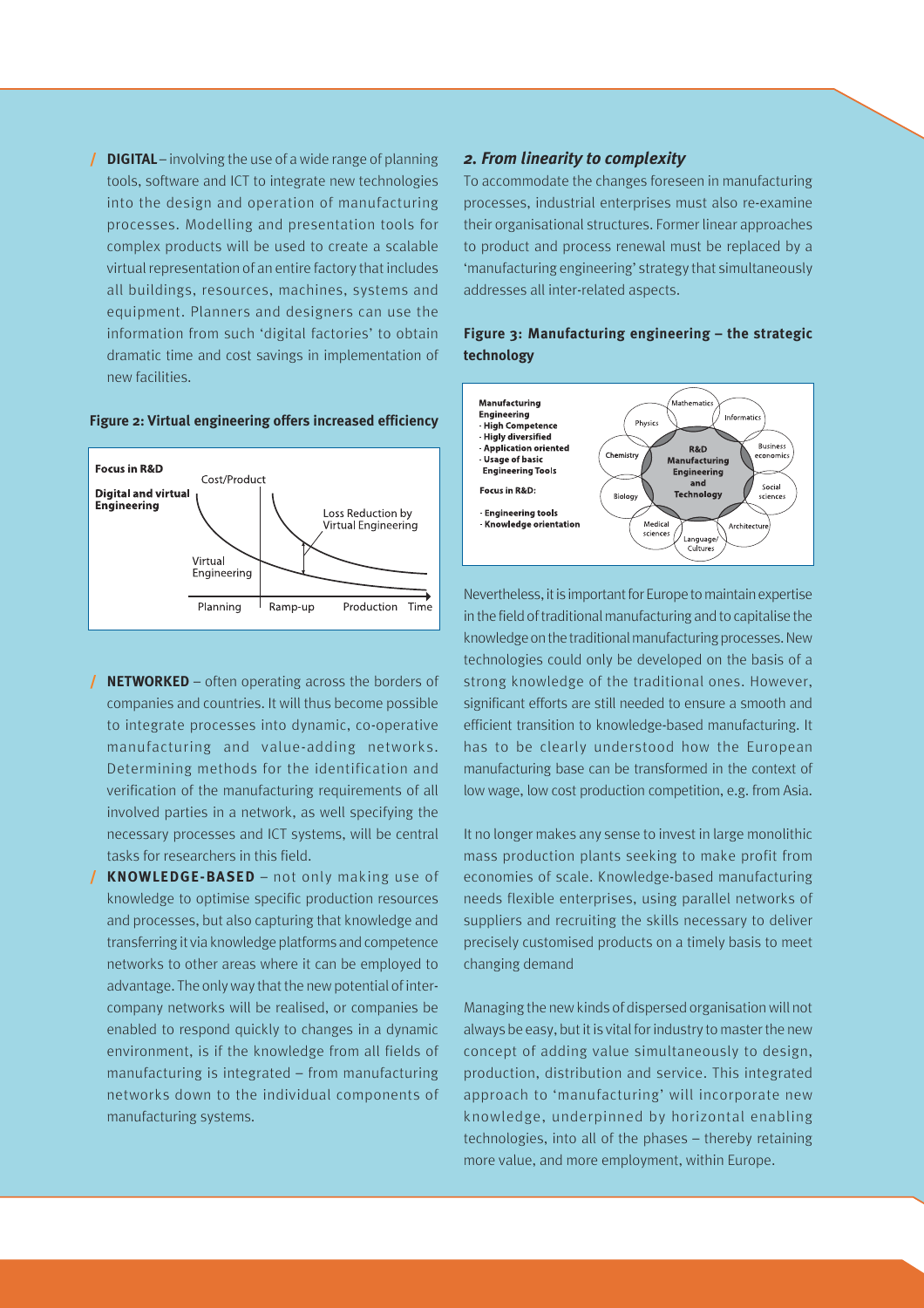### *3. From individual to system competition*

Single companies working in isolation will not be able to respond to challenges of the magnitude that will arise in effecting such fundamental transformation – and even whole countries will find problems in mustering the necessary human and financial resources.

Co-operation is thus essential: it is not appropriate for individual entities to compete against one another for exclusive ownership of the fruits of long-term research. Knowledge sharing and networking across whole manufacturing systems, in conjunction with equitable intellectual property rights (IPR) provisions, represents the logical way for Europe as a whole to gain competitive edge.

The successful businesses of tomorrow will need to:

- / Focus their R&D in multiscale networks, drawing on regional centres of excellence and distributed virtual institutes;
- / Align with global standards of technology, quality and sustainability;
- / Adopt standard ICT interfaces; and
- / Participate in open networks of virtual engineering and virtual manufacturing partners employing new business models.

## *4. From mono-disciplinarity to transdisciplinarity*

Innovation processes centred on single competences will give way to multicompetence and multidisciplinary innovation. In the mid-term, added value will come primarily from an increasing convergence of the three most revolutionary industries: microelectronics, nanotechnology and biotechnology.

## *5. From macro- to micro- to nano-scale*

The electronics and biotechnology industries are already well advanced in merging materials design and manipulation with product processing. The progressive reduction of device dimensions, together with the added functions provided by knowledge-based materials, is permitting substantial savings to be made in resource use across the whole swathe of user sectors. But as this shrinkage approaches the nano-scale, established technologies are reaching their physical limits. To take the next steps, breakthrough research will be needed

## *6. From top-down to bottom-up production*

Over a longer timescale of, perhaps, 20 to 50 years, it is to be hoped that scientists will solve the problems of mimicking nature, making it possible to move from today's top-down methods to bottom-up manipulation of individual atoms and molecules.

Hybrid organic/inorganic combinations with hitherto unimagined intelligent multifunctionality could result, and whole new ways found to employ materials with properties that depend on nano-structuring. Examples can be envisaged such as the use of self-diagnosing alloys in bridges and other structures, able to signal fatigue or overloading (e.g. by colour change or variations in electrical resistance) and thus eliminate the need for preventive maintenance.

Although radical transformation of the industry must be the long term objective, it has to be ensured that Europe continues to be competitive in the mature manufacturing areas, where the driver is no longer radical innovation, new patents etc., but rather a continual improvement and gradual application of new technologies, and last but not least where competitiveness is secured through lean management and other well known, but underutilised principles.

The capability of defining a shared long term vision would provide continuity and stability to the different actions decided by the stakeholders' interests and priorities. It is within such an approach that, the short term RTDI activities, carried out by the industry, would be consistent with the vision and would contribute to the achievement of its objectives.

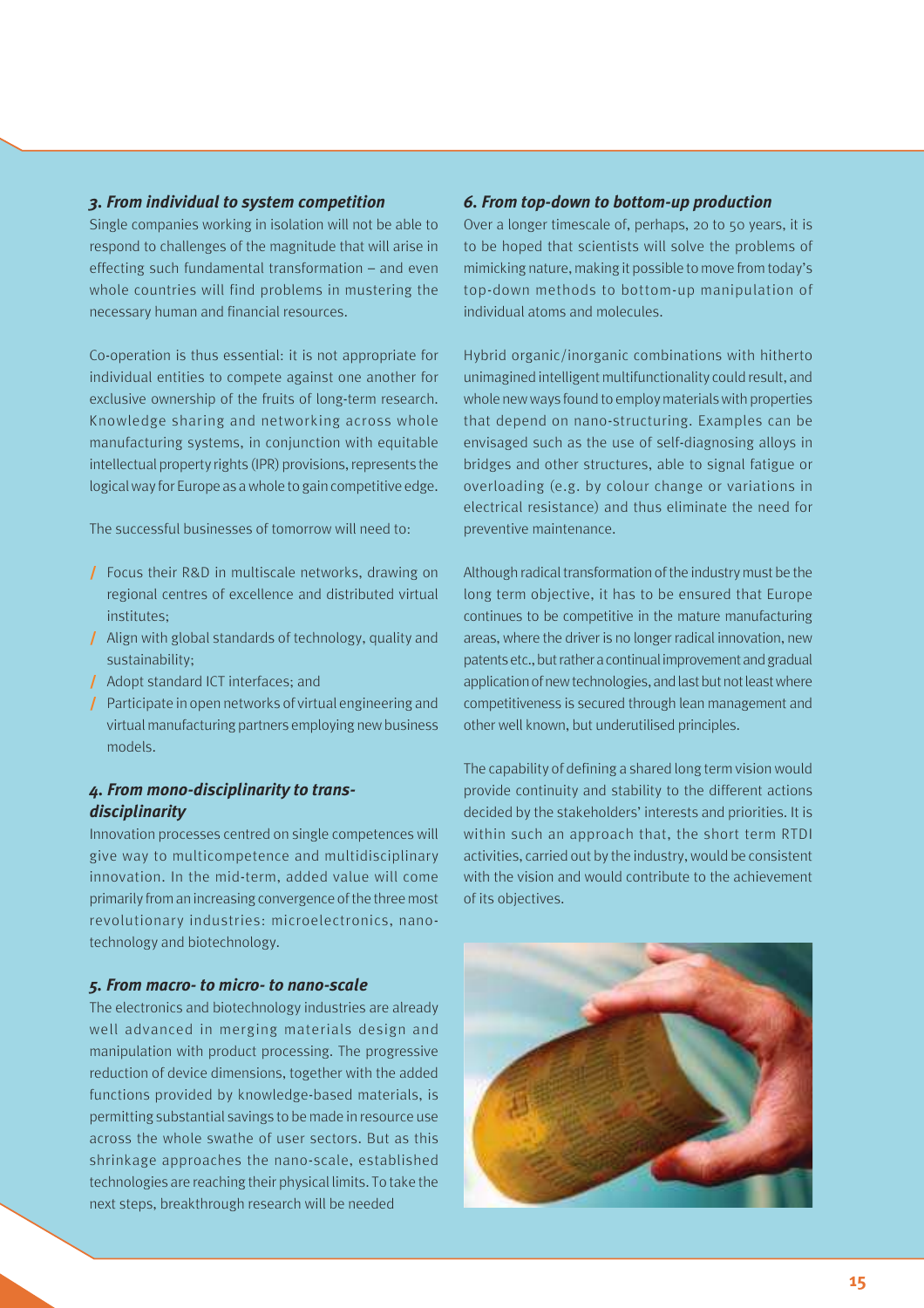## **5. CREATING THE CLIMATE FOR SUCCESS**

The main thrust of the MANU*FUTURE* initiative will be to promote intelligent and advanced concepts of competitive and sustainable manufacturing that speed up the rate of industrial transformation and secure a major share of world manufacturing output in an increasingly competitive knowledge-driven global economy.





## **Encouraging innovation**

Strong governance of research will be vital in order to maintain stability and unity of purpose. Traditional industries cannot simply be expected to abandon established practices and bring in the new. Without appropriate fiscal encouragement and financial support, they will be reluctant to bear the risk of undertaking longterm initiatives that offer uncertain prospects of a return on the investment.

Political leaders must take the initiative in establishing framework conditions that motivate individuals and enterprises, encourage the sharing of knowledge, and promote public awareness and enthusiasm. Great potential exists if European, national, regional and private efforts could be better co-ordinated and integrated, with a view to rationalising and simplifying of the legal and regulatory environment – especially with respect to IPR, the harmonisation of standards and the provision of easier access to finance for motivated innovative enterprises.

To engender continuing success, changes in the emphasis of Community research should nevertheless be accompanied by more involvement of industrial partners in research and innovation activities. Equally critical is a stronger contribution from start-ups and technology transfer centres, as vectors for industrial breakthroughs and for change in the image of the traditional manufacturing industry.

#### **Addressing societal issues**

Manufacturing in 2015 to 2020 will be called upon to provide solutions meeting new societal needs and the demands of an increasingly ageing public. At the level of labour supply, the manufacturing and research sectors will be confronted with the retirement of the current large age groups, while innovation will require completely new sets of skills – the availability of which, in both manufacturing and research, could become a critical factor.

If industrial success is to lead to increased employment, a key requirement will be for effective communications highlighting the achievements of European manufacturers and underlining the attractions of careers in the emerging knowledge-based sector.

Questions of ethics, health and safety all assume high priority in the creation of a sustainable economy. Recent debates on genetically modified food and stem-cell research, for example, highlight the need to take ethical concerns into account when science and new technology are being adopted and exploited. (At the same time, it should be noted that this could lead to Europe losing ground in some areas of technology.)

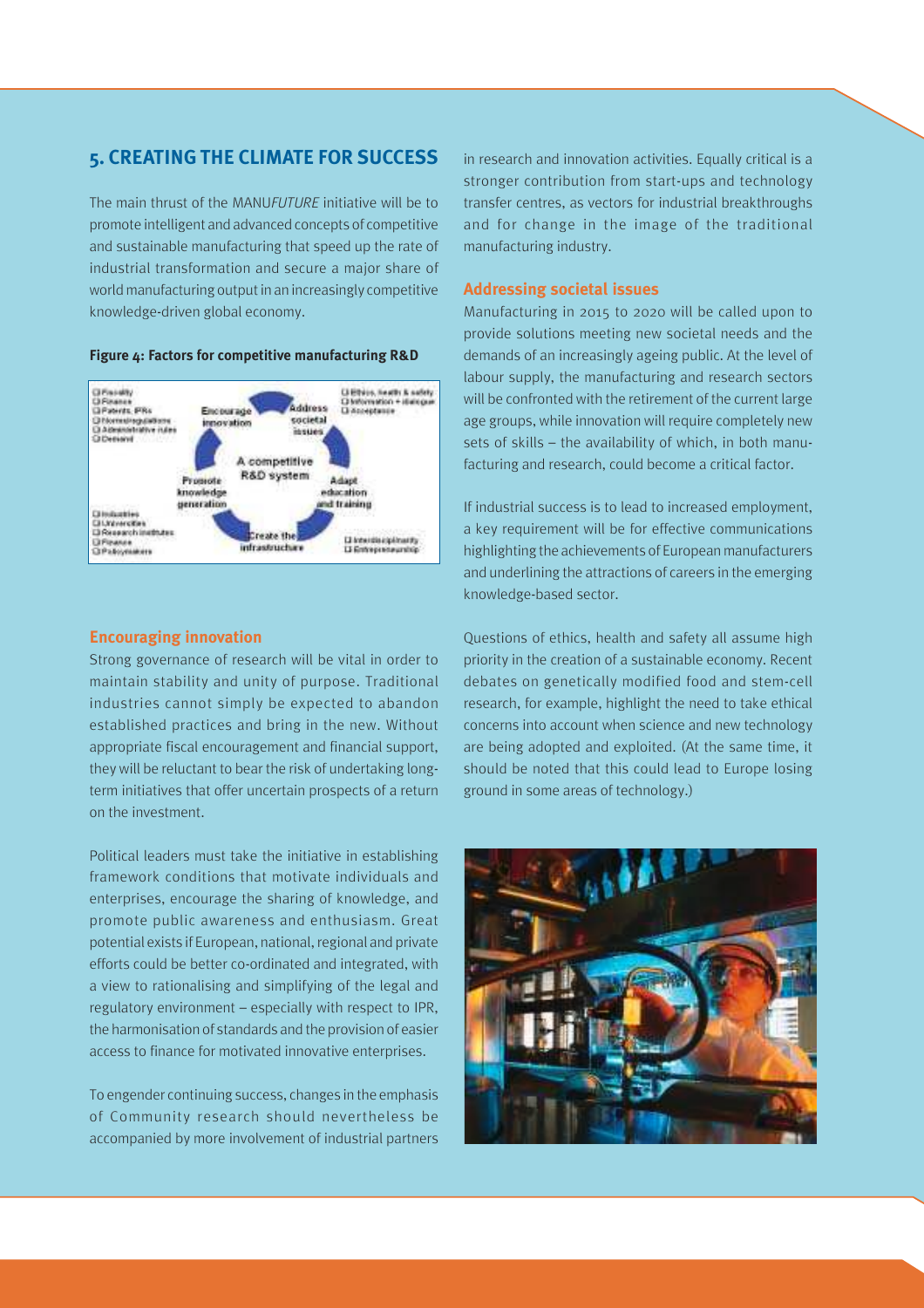Stricter environmental and safety regulation will inevitably lead to changes in manufacturing, stimulating the adoption of energy-saving, resource-saving and cleaner technologies. The role of research will be to deliver the materials, processes and technologies that enable the new requirements to be met without loss of competitive advantage.

Every effort should also be made to raise general awareness of the implications and importance of manufacturing in Europe to the Lisbon strategy. Educating and persuading the public to adopt sustainable patterns of consumption would permit a truly ecological use of technology – with everyone enjoying a life-style of elegant sufficiency, while living within self-imposed limits.

### **Promoting knowledge generation**

In order to stimulate knowledge generation and ensure efficient transfer of its benefits to the manufacturing sector, a new value-adding approach to innovation must be nurtured in which the mutual benefit of an intimate collaboration between the academic and industrial communities is clearly recognised<sup>6</sup>.

The actors in this process are:

- / **Universities**, where basic scientific and technical training takes place;
- / **Research centres**, in which graduate and postgraduate students can gain confidence and build mature experience in dealing with the real problems of manufacturing;
- / **Knowledge-intensive SMEs** (KI-SMEs), which can transform the knowledge produced by applied research into products and services for manufacturing industry; and
- / **Manufacturing enterprises**, equipped to incorporate the acquired knowledge into products and processes with the qualities needed to support enhanced competitiveness.

New ways must be found to promote greater interactivity and parallel innovation by breaking down barriers between these partners, giving individual researchers the mobility to contribute their expertise wherever it is most needed.

Knowledge will become increasingly important as a 'product', especially to the SMEs constituting the great majority of the manufacturing enterprise pool. This will require a new approach to IPR – securing knowledge ownership while sharing the results fairly between all the contributing partners.

Thanks to their agile and flexible structures, KI-SMEs will be in a position to undertake subcontracted precompetitive activities within national and international projects, while remaining close to the manufacturing companies, and saving time and resources for the R&D institutions.

Conversely, manufacturing companies can derive added value from the knowledge created within KI-SMEs. This will enable them to focus on their own core activities, while leaving tasks that require specialised skills to the SMEs that have direct links with universities and R&D centres in so called 'knowledge' or 'teaching' factories.

As a result of their extensive networking, KI-SMEs will thus become important reference points for manufacturing enterprises seeking frontier knowledge and innovative services. They will also form fertile breeding grounds in which personal growth and creative talent are strongly stimulated.

Finally, new ways must be found to promote the percolation of knowledge through the manufacturing fabric – in particular to benefit the very large numbers of European SMEs which cannot be characterised as knowledge-intensive. In this context, actions at national and regional levels play a key role.



*6 The important role of companies that lie between the SME definition (less that 250 employees) and large manufacturing enterprises has to be recognised. SMEs are often too small to have the resource to create world-class commercial products and services, and yet large enterprises are not flexible enough. These midrange companies act as catalysts for innovation with the SMEs. Also, they are large employers, major market thrusts, and add critical mass and create linkages between end users and technology originators.*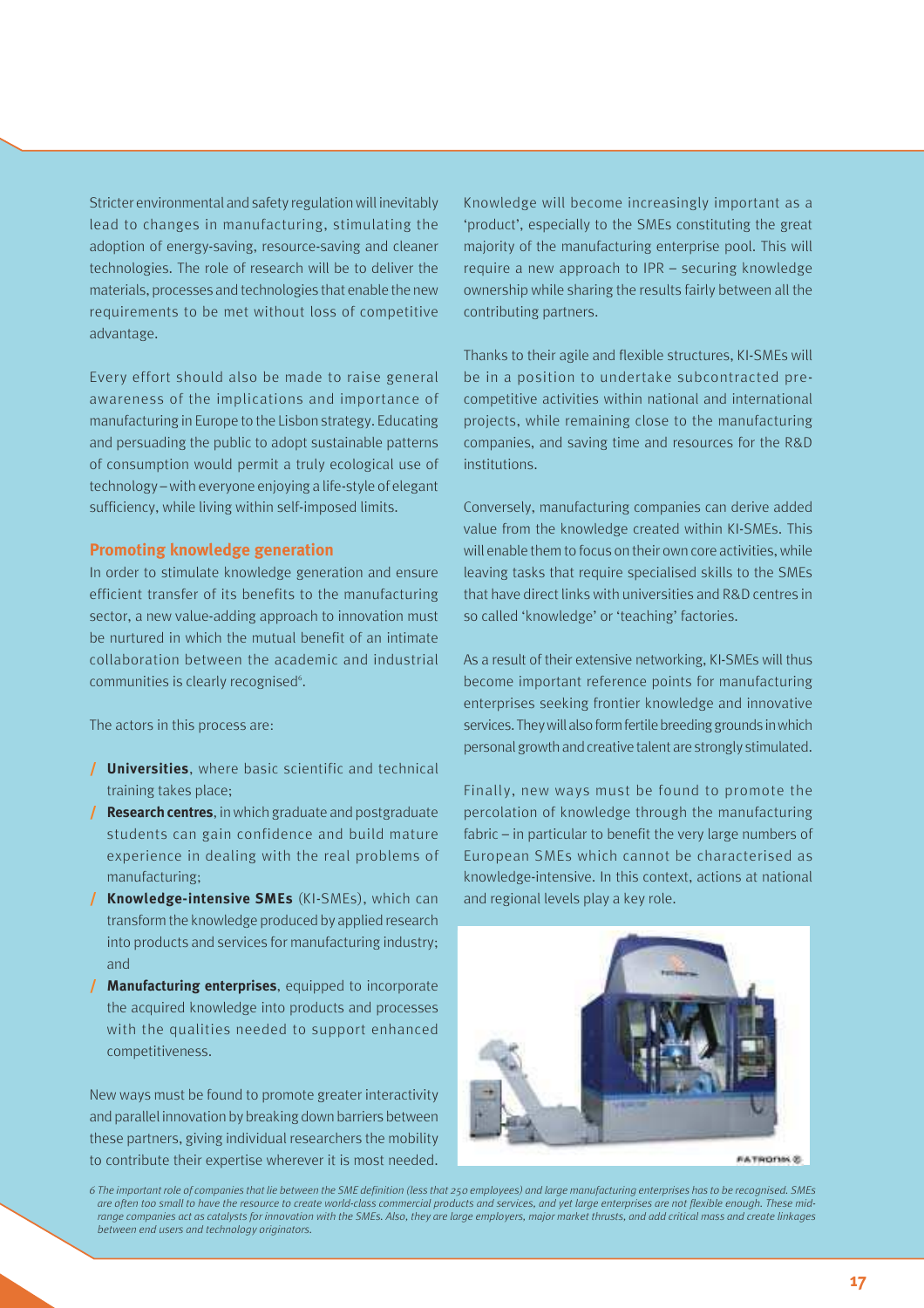### **Adapting education and training**

Schools and universities must be encouraged to provide the appropriate types of education and training to develop the skills needed by new generations of 'knowledge workers', who will need to combine technological expertise with entrepreneurial spirit.

Development of educational curricula has not kept pace with either the growing complexity of industry or the economy, and even less with the rapid development of new technologies. Studies are often too lengthy and too general. Furthermore, it can be argued that manufacturing is a subject that cannot be handled efficiently inside a university classroom alone. Addressing this problem emerges as a strategic challenge for European manufacturing education. Integrating the factory environment with the classroom seems to be the only way forward. To this end, it is increasingly evident that the teaching' factory is the required breakthrough.

Facilitating the mobility of researchers and engineers should be an integral part of this process – and life-long learning should be the ultimate goal, considering the demographic changes foreseen in Europe.

With the growing emphasis on lifelong learning, it is essential for industry and educational organisations to form strategic alliances to ensure complete staff skilling as part of human resource development. It is not only in the interest of companies themselves to ensure continual training of their workforces; individuals need to take



advantage of regular opportunities to enhance their own skill levels both at work and in their own time. If such training schemes were put in place across the whole of the manufacturing sector in Europe, dramatic results would be obtained with marked increased in the skills and capabilities of the EU workforce.

#### **Creating the infrastructure**

Support for the development of networked and easily accessible research, technological development and innovation (RTDI) infrastructures would allow industry, in particular SMEs, to deploy new technologies and organisational practices rapidly and at affordable cost,

The Sixth Framework Programme is promoting broad collaborations through Networks of Excellence and Integrated Projects that provide critical mass and encourage extended networking, and FP7 will build on the lessons learned. Contributions to the MANU*FUTURE* deliberations will form valuable inputs with respect to manufacturing, helping to define the optimal environment in which European industry can thrive.

## **6. THE MANU***FUTURE* **STRATEGY**

MANU*FUTURE* is a powerful vision encompassing the complex network linking human and societal needs (demand) to both the industrial and education systems (supply). It is intended as a tool to guide the development of foresight into the strategic future of manufacturing – possibly leading to the formulation of a manufacturing platform as the basis for concerted action to achieve success in the world economy.

Implementation of the measures described in this document will enable Europe to expand its knowledge base through world-class research, and to exploit its discoveries to maximum advantage in the development of novel, life-enhancing products and product-related services. By 2020, the EU could be setting global standards in manufacturing efficiency, quality and sustainability. As well as employing state-of-the-art production facilities within the region itself, it would be in a position to export leading-edge processes and resources to the rest of the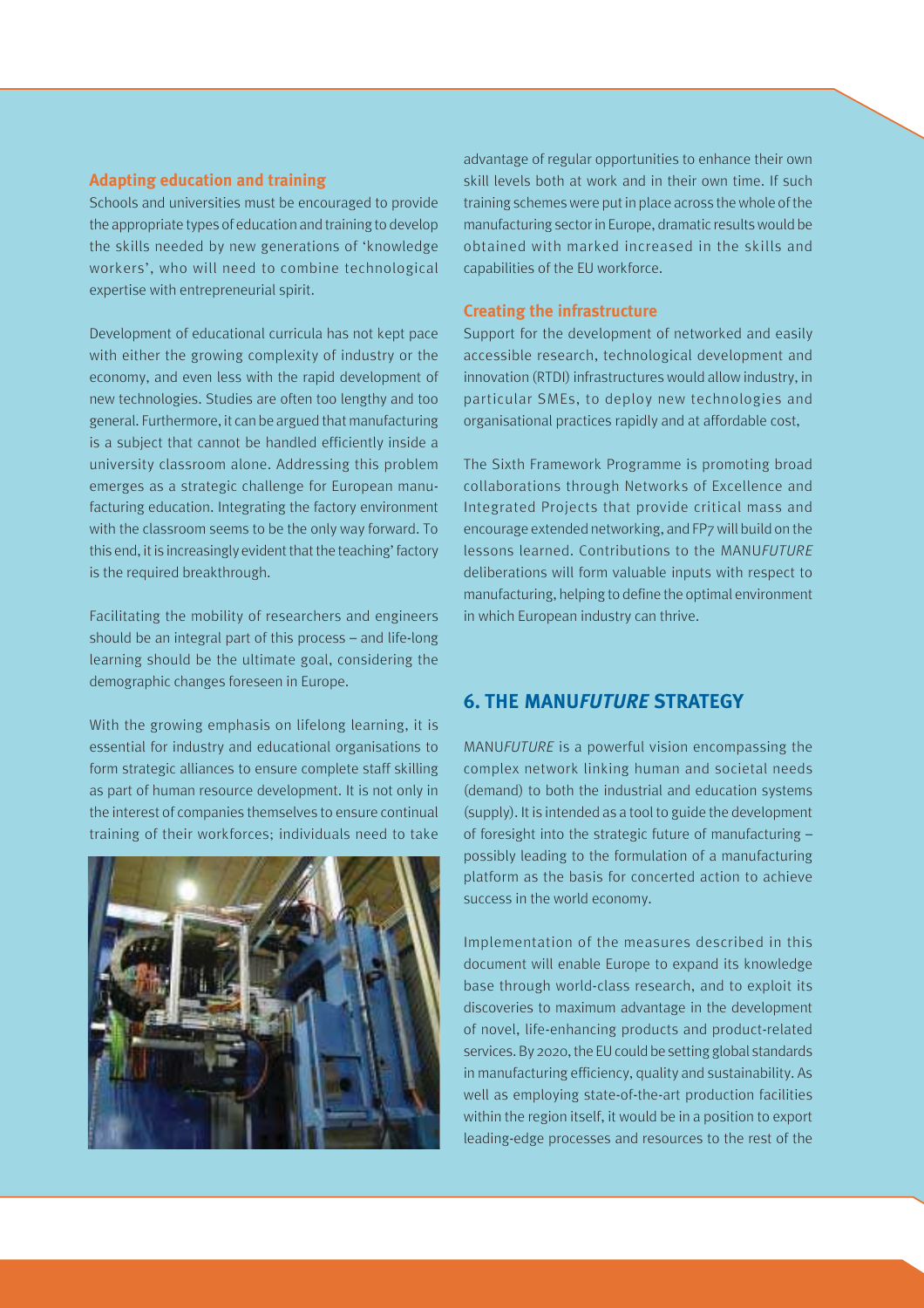world, while retaining ownership of the underlying technologies and intellectual property.

European expertise would enable industry to thrive by being proactive and flexible in facing new manufacturing challenges, absorbing new technologies stemming from all scientific disciplines, and responding effectively to external competitive pressures. Manufacturing would thus enjoy a strong renaissance, and be recognised by the citizens as a provider of health, wealth and well-being. It would be a growing source of direct and indirect employment – and a career path of choice for emerging young talent.

The goal of MANU*FUTURE* is to create a common understanding, to identify top priority research topics for the future of manufacturing in Europe and to include these topics in the EU framework programme for research, other European initiatives such as Eureka, and national or regional programmes while aiming at financial leverage and progress towards the 3% objective.

These activities can be facilitated by the creation of a "MANU*FUTURE* platform". The platform should have more of an horizontal nature than that of other ETPs, as it addresses the entire manufacturing sector, integrating all stakeholders and their needs. Its main role would be to govern research, technological development and innovation (RTDI) efforts aimed at the transformation of the European manufacturing industry at two levels:

- / A policy level aimed at continuous development of the MANU*FUTURE* vision and promotion of the Lisbon objectives; and
- / An operational level employing a technological approach exploiting all possible synergies arising from the converging nature of science and technologies;

The technological approach should begin by addressing common problems or bottlenecks faced by the sectoral platforms currently in operation or under development.

However, given the diversity of manufacturing activities, the number of actors involved and widely different national and regional needs across the EU, these challenges obviously cannot be met by a single universal solution. Consequently, the MANU*FUTURE* Strategic Research Agenda that will accompany this document envisions a multiperspective approach based on:

- / Creating an integrated knowledge-sharing community, with strong links between academia and industry;
- / Building a world-class R&D infrastructure;
- / Adopting new business models, organisational concepts and working methods;
- / Establishing a favourable economic and regulatory climate to encourage research investment and entrepreneurialism;
- / Restructuring education and training to reflect the lifelong learning needs of tomorrow's 'knowledge workers'; and
- / Increasing public awareness of the value of science, the rewarding career opportunities that will arise in knowledge-based manufacturing and the importance of sustainable production/consumption patterns.

The MANU*FUTURE* Strategic Research Agenda will provide an overall road map that will inform stakeholders, encourage debate and lead to a consensus view on the way ahead.

The vision of MANU*FUTURE* is long-term, but this should not be used as a justification to postpone implementation. A number of implementation plans will therefore be formulated, consistent with the step-wise development of the Strategic Research Agenda and aiming at mobilising stakeholders and resources at the most appropriate levels.

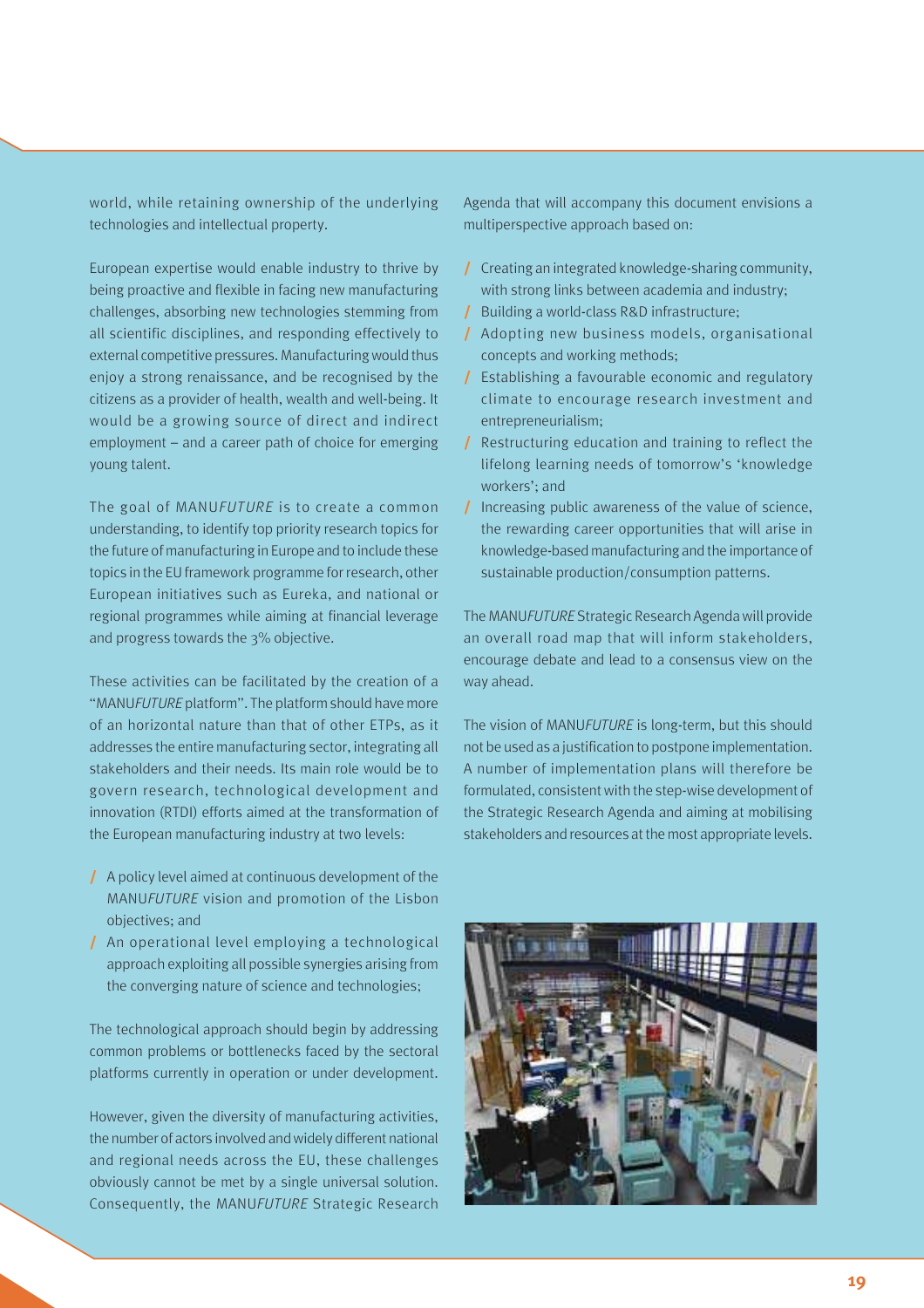## **7. GLOSSARY**

| <b>CEEC</b> | Central and East European Countries                                                        |
|-------------|--------------------------------------------------------------------------------------------|
| ERA         | European Research Area                                                                     |
| <b>ETP</b>  | European Technology Platform                                                               |
| $EU-15$     | Austria, Belgium, Denmark, Finland, France, Germany, Greece, Ireland, Italy, Luxembourg,   |
|             | the Netherlands, Portugal, Spain, Sweden and the United Kingdom                            |
| $EU-25$     | EU-15 plus Cyprus, the Czech Republic, Estonia, Hungary, Latvia, Lithuania, Malta, Poland, |
|             | Slovakia and Slovenia                                                                      |
| <b>GDP</b>  | Gross domestic product                                                                     |
| <b>GNP</b>  | Gross national product                                                                     |
| <b>ICT</b>  | Information and communications technologies                                                |
| <b>IPR</b>  | Intellectual property rights                                                               |
| KI-SME      | Knowledge-intensive SMEs                                                                   |
| <b>NAS</b>  | New accession states                                                                       |
| R&D         | Research and development                                                                   |
| <b>RTDI</b> | Research, technological development and innovation                                         |
| <b>SME</b>  | Small and medium-sized enterprises                                                         |

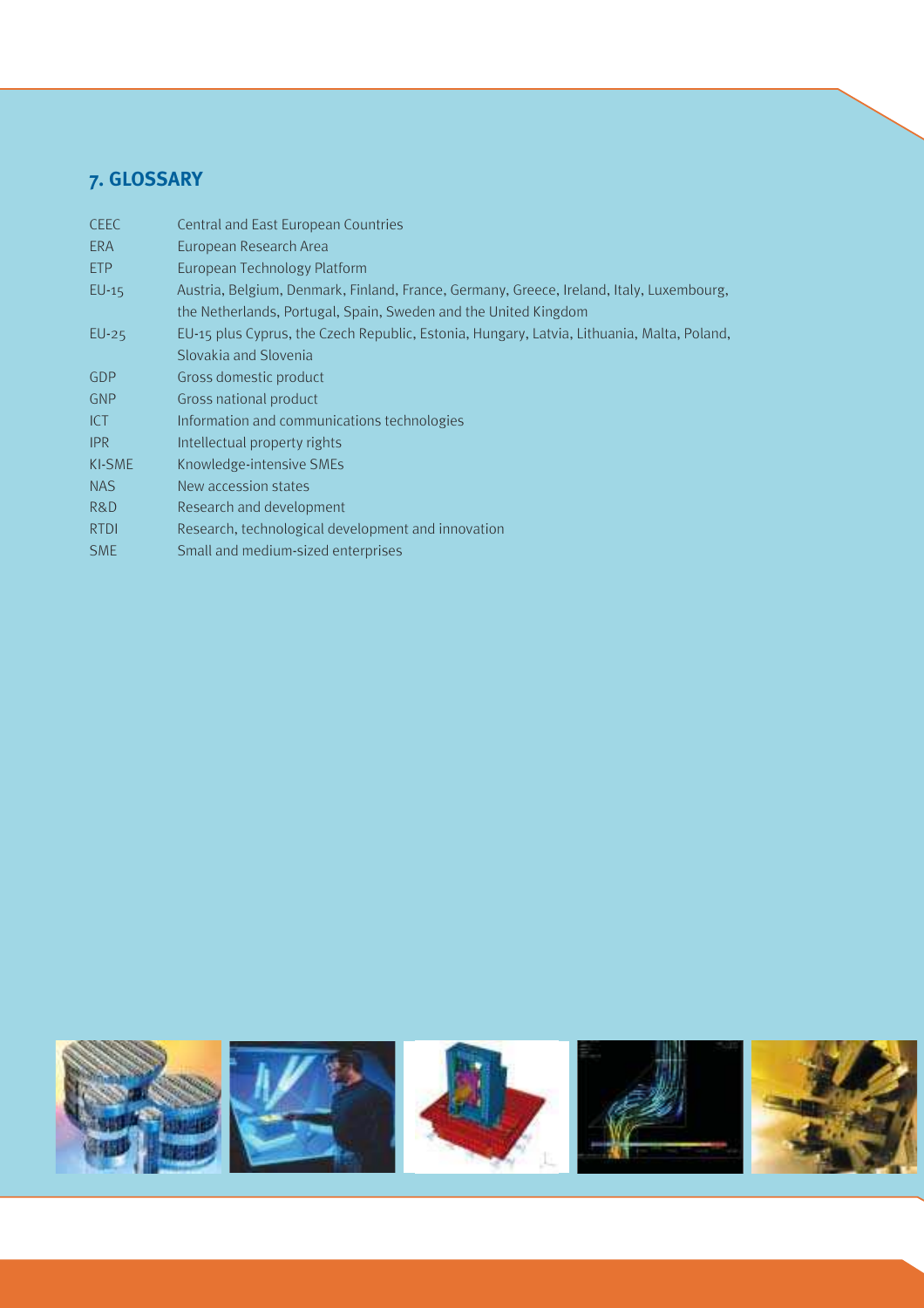#### European Commission **MANU***FUTURE* **– a vision for 2020 Assuring the future of manufacturing in Europe** Luxembourg: Office for Official Publications of the European Communities 2004 – 20 pp. – 21.0 x 29.7 cm ISBN 92-894-8322-9

## SALES AND SUBSCRIPTIONS

Publications for sale produced by the Office for Official Publications of the European Communities are available from our sales agents throughout the world.

## *How do I set about obtaining a publication?*

Once you have obtained the list of sales agents, contact the sales agent of your choice and place your order.

#### *How do I obtain the list of sales agents?*

- Go to the Publications Office website http://publications.eu.int/
- Or apply for a paper copy by fax (352) 2929 42758